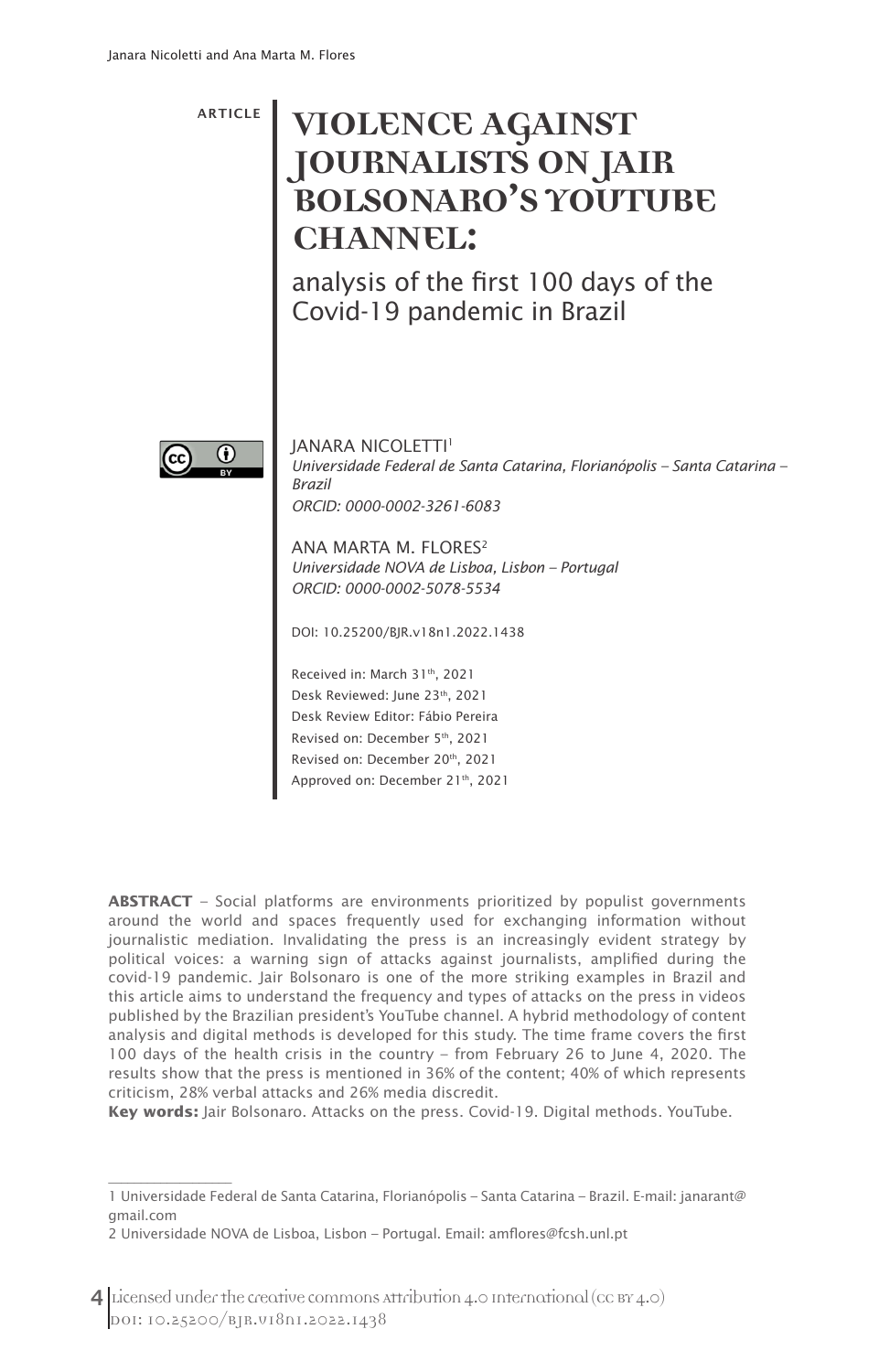#### **VIOLÊNCIA CONTRA JORNALISTAS NO CANAL DE JAIR BOLSONARO NO YOUTUBE: análise dos 100 primeiros dias de pandemia de covid-19 no Brasil**

**RESUMO –** As plataformas sociais são ambientes priorizados por governos populistas em todo o mundo e configuram espaços de troca de informação sem mediação jornalística. Invalidar a imprensa é uma estratégia de ação cada vez mais evidente de vozes políticas: um sinal de alerta de violência contra jornalistas, amplificada durante a pandemia de covid-19. Jair Bolsonaro é um dos exemplos mais contundentes no espectro brasileiro e este artigo pretende compreender a frequência e tipos de ataque à imprensa presentes nos vídeos publicados pelo canal do presidente brasileiro no YouTube. Para tal, reúnese uma metodologia híbrida com análise de conteúdo e métodos digitais. O recorte temporal abrange os 100 primeiros dias de crise – de 26 de fevereiro a 4 de junho de 2020. Os resultados apontam que a imprensa é citada em 36% do conteúdo. Destes, 40% representam críticas, 28% ataques verbais e 26% descredibilização.

**Palavras-chave:** Jair Bolsonaro. Ataques à imprensa. Covid-19. Métodos digitais. YouTube.

#### **VIOLENCIA CONTRA PERIODISTAS EN EL CANAL DE JAIR BOLSONARO EN YOUTUBE: análisis de los primeros 100 días de la pandemia covid-19 en Brasil**

**RESUMEN –** – Las plataformas sociales son priorizadas por gobiernos populistas de todo el mundo y son frecuentemente espacios de intercambio de información sin mediación periodística. La invalidación de la prensa es una estrategia cada vez más evidente por parte de las voces políticas: una señal de alerta de violencia contra los periodistas, amplificada durante la pandemia del covid-19. Jair Bolsonaro es uno de los ejemplos más determinantes del espectro brasileño y este artículo tiene como objetivo comprender la frecuencia y los tipos de ataques a la prensa que aparecen en los videos publicados por el canal de YouTube del presidente brasileño. Para tal fin, se desarrolla una metodología híbrida con análisis de contenido y métodos digitales. El marco de tiempo cubre los primeros 100 días de la crisis de salud en el país – del 26 de febrero al 4 de junio de 2020. Los resultados muestran que la prensa se menciona en el 36% del contenido, en el que el 40% representa críticas, el 28% ataques verbales y 26% de descrédito mediático.

**Palabras clave:** Jair Bolsonaro. Ataques a la prensa. Covid-19. Métodos digitales. YouTube.

# **1 Introduction**

Violence against journalists has drawn a lot of attention due to the new coronavirus pandemic and an increased number of restrictions against press freedom, arrests, and threats made to journalists throughout many countries. In Brazil, organizations that represent journalism, such as the National Federation of Journalists (Fenaj), the Brazilian Press Association (ABI) and the Brazilian Association of Investigative Journalism (Abraji), have denounced the escalation of violence against journalists in the first few months of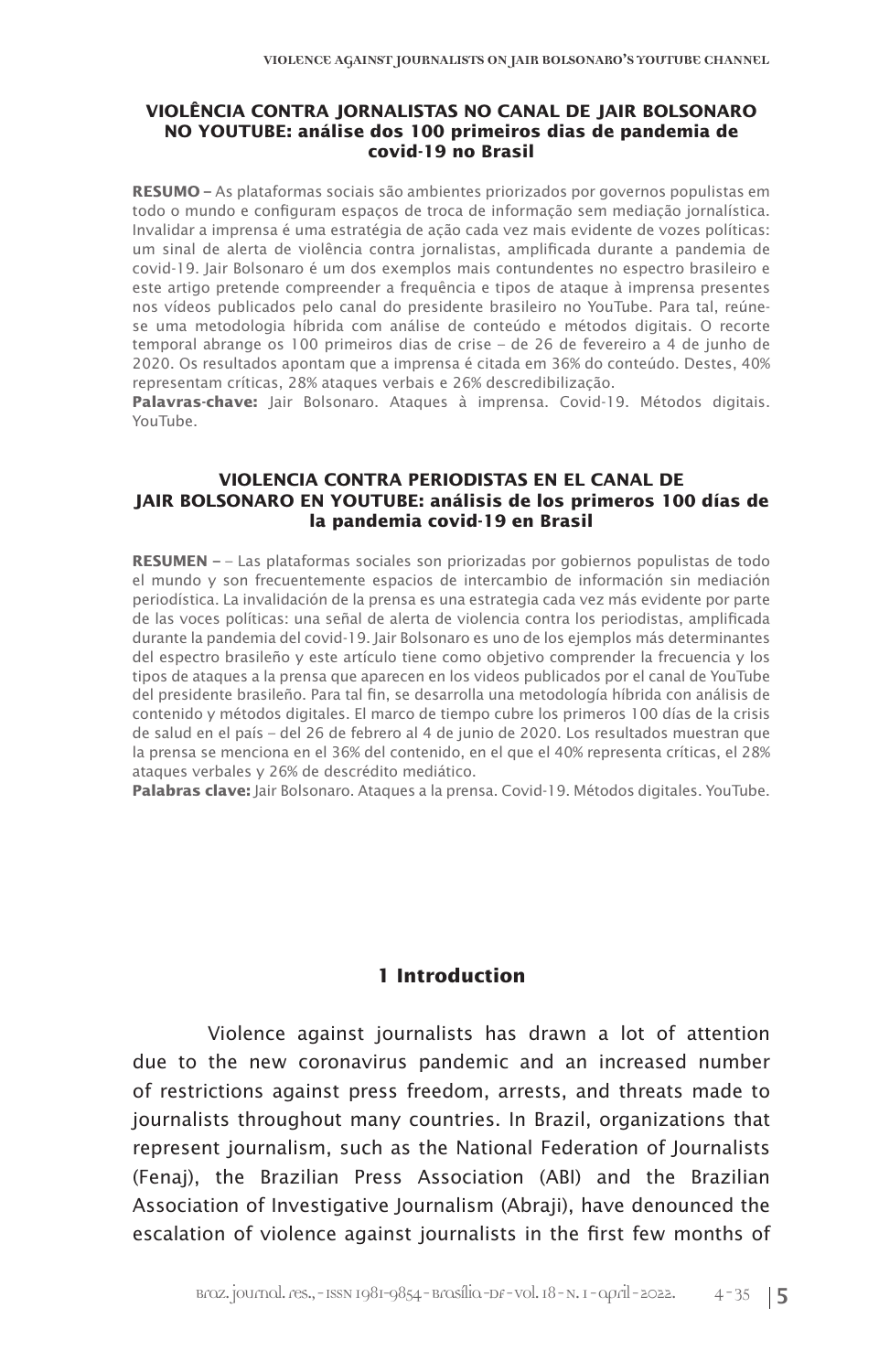the health crisis. Different reports and news released between April and June 2020 demonstrate that media attacks have escalated due to Covid-19 and political instability in Brazil.

The fight against disinformation and polarizing discourse presented an added challenge to journalism around the world. The issue emerged as a warning in different areas, such as the term infodemic/disinfodemic used by the United Nations Educational, Scientific and Cultural Organization (Unesco, 2020) to refer to the rapid and uncontrolled dissemination of unproven or unsubstantiated information on social platforms. In Brazil, the government of President Jair Messias Bolsonaro uses negationist discourse when speaking on the effects of Covid-19 and tries to discredit media outlets and the actions they endorse to effectively fight the pandemic, such as social distancing and mass testing. During this time, there has also been a significant increase in attacks against journalists and an erosion of freedom of expression in the country.

This whole situation has placed Bolsonaro as one of the 37 world leaders on the RSF's<sup>1</sup> "predators of press freedom" list. Bolsonaro's main targets are female journalists, political analysts and the free-to-air television network TV Globo, owned by the largest media conglomerate in Brazil, Grupo Globo. Using insulting language, insults and harassment are among the most frequent ways he attacks the media. This kind of behavior can be seen as an institutionalization of attacks on journalists in the country, with the president of Brazil as the key figure.

Considering the regularity with which Jair Bolsonaro uses virtual environments and the impact that his discourse of selfvalidation has means it is important to look at the process of platformization (Van Dijck et al., 2018) and how it increasingly overlaps with journalism on social platforms. Large corporations on the web do not just operate a distribution channel, as was believed when journalism first started integrating with social media. It is very clear that platforms determine what the public sees, determine who will be remunerated for audience numbers, and determine which format and genre of journalism will be successful (Bell et al., 2017). The use of information as a discursive strategy to spread hate speech in these digital environments, combined with disinformation (a term known as the weaponization of information*)*, has led to the dissemination of illogical or obstructive content, often by using the languages and structures of journalism to disseminate partial, false or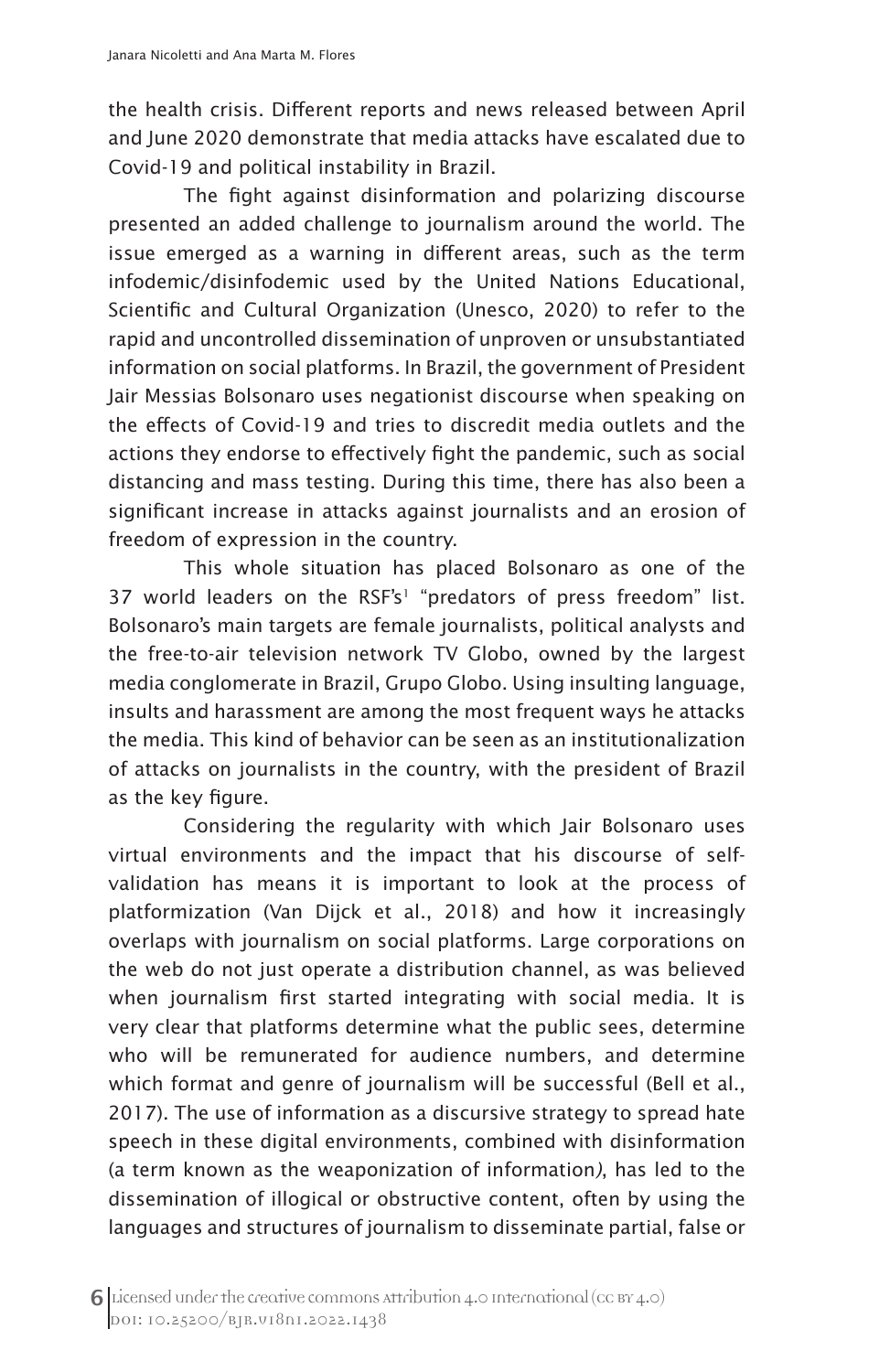unrelated data. In the current context, these discourses increasingly come from political authorities.

Our goal is to understand how Jair Bolsonaro expresses himself on the most popular video access platform in the world, YouTube. The focus is specifically on his tone in relation to the press during the first stages of the Covid-19 pandemic in Brazil. The objective is to identify patterns and frequency of press mentions, as well as to observe the engagement of these videos based on the themes presented.

In this article, we first present the context related to the pandemic and violence against journalists, according to recent studies. We then present the methodological procedures and the main results.

# **2 Violence against the press during the pandemic in Brazil**

Like the former president of the United States, Donald Trump (2017-2021), Bolsonaro prioritizes social platforms as a form of communicating with his supporters. In an age of disintermediation between sources and the public (Shaw, 1997; Cardoso et al., 2020; Brio, 2018), they often hold back information from journalists, or even deny it, especially when faced with the possibility of negative public reaction. Doing this reinforces the idea that the press is unreliable, thereby presenting themselves (the presidents in this case) as the source of the "truth" about events. The disintermediation of sources is complex and multifaceted because, by appropriating virtual spaces, the source becomes a direct channel of information for the same audience that consumes journalism. Thus, depending on the appropriation, it can provide greater proximity and diversification of information for the audience (Pinto, 2000) or, as observed in populist/technopopulist cases (Pagoto & Longhi, 2021), act as the only credible option for information – a behavior that often includes accusing the press of manipulation and fake news*2*.

This strategy of discrediting the media has been frequently used by the aforementioned politicians since their electoral campaigns. In Brazil, Ricard and Medeiros (2020) claim that the president has become one of the main vectors of misleading content. Focusing on the coronavirus pandemic, the authors cite examples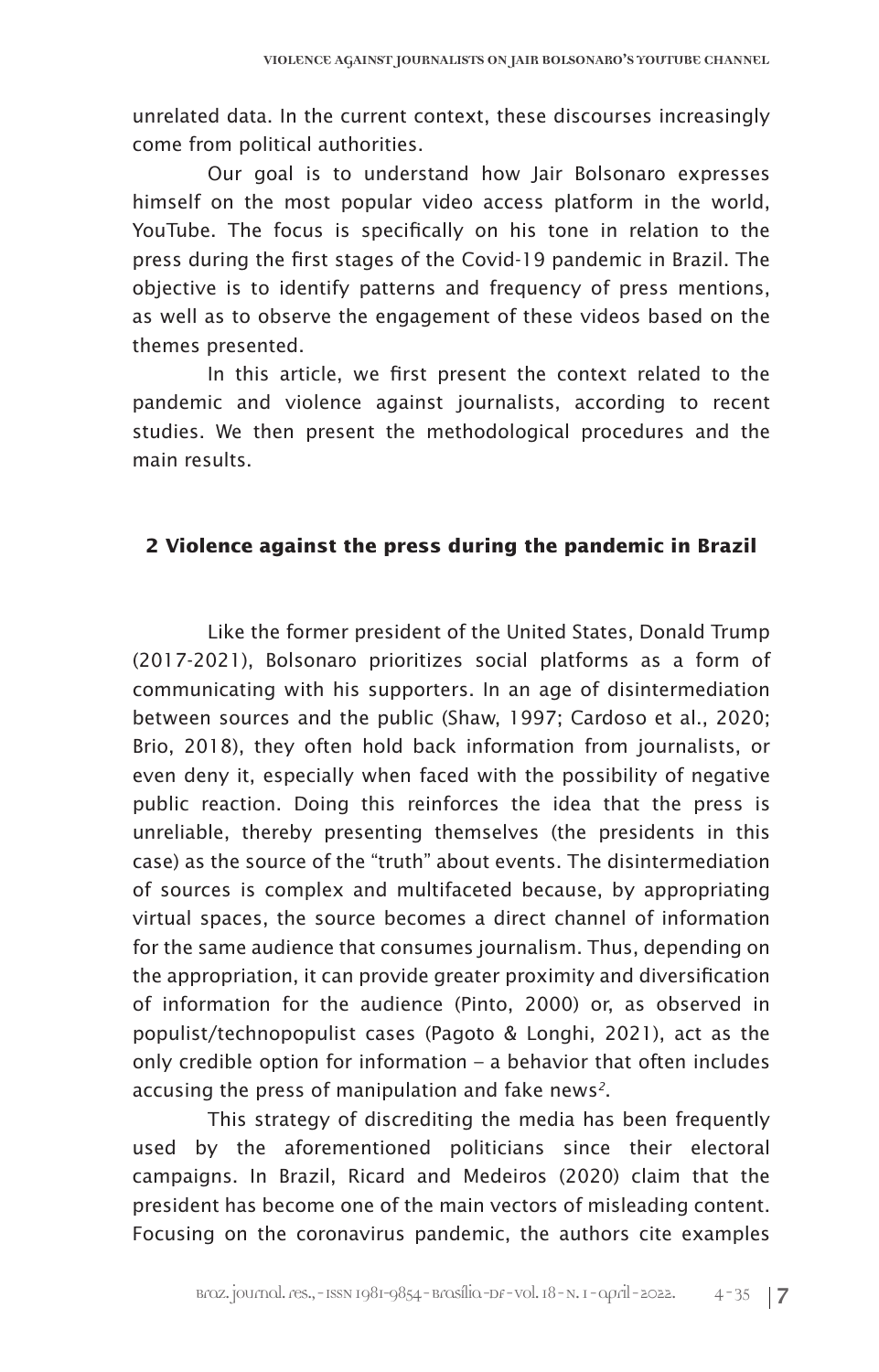of videos posted by Jair Bolsonaro on his different social platforms, the content of which does not contain any information backed by scientific evidence about the effects of Covid-19 and its possible treatments. These videos may have had an adverse effect on the restrictive measures adopted at the onset of the pandemic and the absence of a national plan to combat the virus, as evidenced by the Parliamentary Commission of Inquiry (CPI) on the Covid-19 pandemic, installed by the Senate<sup>3</sup>.

In March 2020, one month after the first confirmed Covid-19 case in the country<sup>4</sup>, practically all Brazilian states began adopting restrictive measures to prevent the spread of the disease. Governors and mayors established social isolation measures and forced businesses to close to prevent the spread of the virus, following recommendations from the World Health Organization (WHO) and the former Minister of Health, Luiz Henrique Mandetta. Even still, Bolsonaro did not support the temporary closure of businesses as he believed there was a greater virus out there: one of unemployment and starvation.

Ajzenman et al. (2020) analyzed thousands of geolocation data and identified a connection between Bolsonaro's discourse and ignoring social distancing. According to the study, places with larger numbers of Bolsonaro supporters also registered higher numbers of non-adherence to public health measures, while areas where support for Bolsonaro was low showed that health measures were being followed.

When analyzing bolsonarism<sup>5</sup>, Rocha and Solano (2020) determined that the president still has a loyal support base, despite the health and political crisis. The researchers conducted in-depth interviews with different profiles of Bolsonaro supporters and concluded that the so-called "loyal followers" believed in Bolsonaro, and blamed the press and the Federal Supreme Court (STF)<sup>6</sup> for preventing him from doing his job properly. According to the study, there is a feeling of "confusion", of being lost when it comes to the real facts about the pandemic. This feeling is exacerbated "[...] by the mass misinformation and distrust that exists both concerning traditional media and the information that travels on social networks" (Rocha & Solano, 2020, p. 17).

According to the Brazilian National Federation of Journalists (Fenaj), the discrediting of the media, led by the president, has had an adverse effect on the population in the fight against the pandemic<sup>7</sup>. Between January and April 2020 there were 179 attacks by Bolsonaro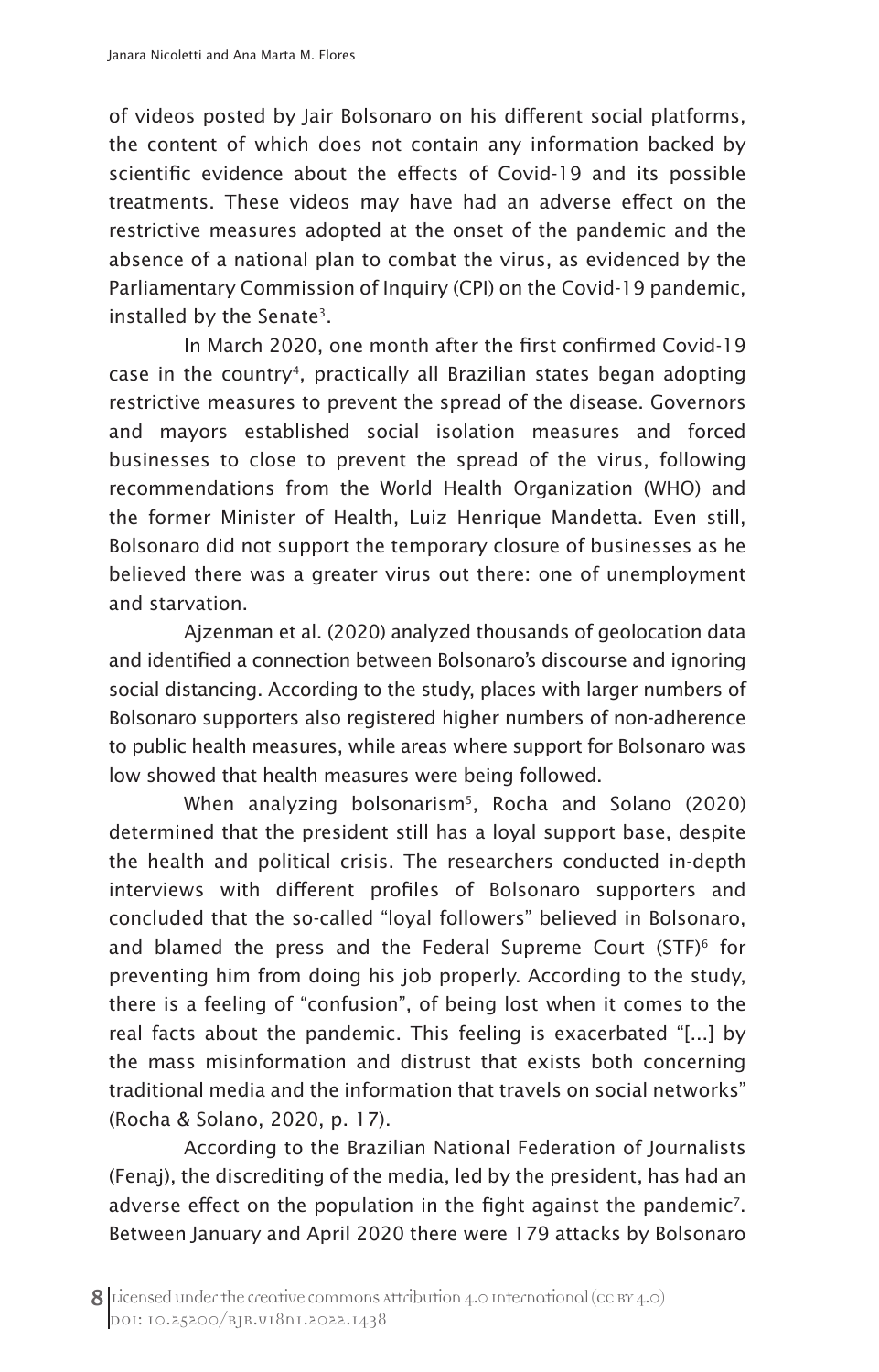against journalists<sup>8</sup>. He encouraged his followers to doubt the press and to discredit news they report about the pandemic. At the end of March 2020, Reporters Without Borders published a news item denouncing Bolsonaro's attitude toward media in the country and his failure to combat the spread of the pandemic<sup>9</sup>.

Bolsonaro came to be recognized worldwide for his negationist stance. He advocated in favor of the so-called "early treatment"10 for Covid-19, encouraging the use of drugs that were unproven by science and not recommended by the World Health Organization<sup>11</sup>, such as ivermectin (an antiparasitic medicine used to treat problems such as scabies, lice and roundworm) and chloroquine and hydroxychloroquine – used to treat malaria and autoimmune diseases. He also spoke against the use of masks, social isolation, and other restrictive measures adopted to contain the spread of the virus. As a result, Brazil was one of the countries with the highest daily covid-related death rates in March 2021, ranking second until December of the same year<sup>12</sup>.

This kind of behavior adopted by the political class and civil society has isolated Brazil. Machado et al. (2020) analyzed content on misinformation about Covid-19 provided by 70 fact-checking agencies from different countries. The results indicated that, in November 2020, Brazil was the only country to have a continuous flow of fake news about ivermectin and chloroquine. According to the researchers, the other countries in their analysis showed "waves of disinformation" during the first year of the pandemic.

Soares et al. (2021) analyzed posts from WhatsApp groups about the pandemic and identified that the flow of disinformation is guided by political agendas circulating in the public space. According to the authors, in addition to trying to minimize the seriousness of the pandemic, the posts were also used to discredit opponents, in addition to helping cut down any political damage to Bolsonaro's image by reinforcing the far-right discourse.

In 2020, violence against the press increased 105.77% in Brazil, with Jair Bolsonaro personally responsible for 40.89% of the cases, which translates into 152 attacks against journalists in the press or specific media outlets (Fenaj, 2021). A survey conducted by Reporters Without Borders shows that Bolsonaro's immediate circle was responsible for 580 attacks on journalists<sup>13</sup> on social platforms in 2020. The "Bolsonaro System" is composed of the president, ministers, and three of his five children, who are also politicians: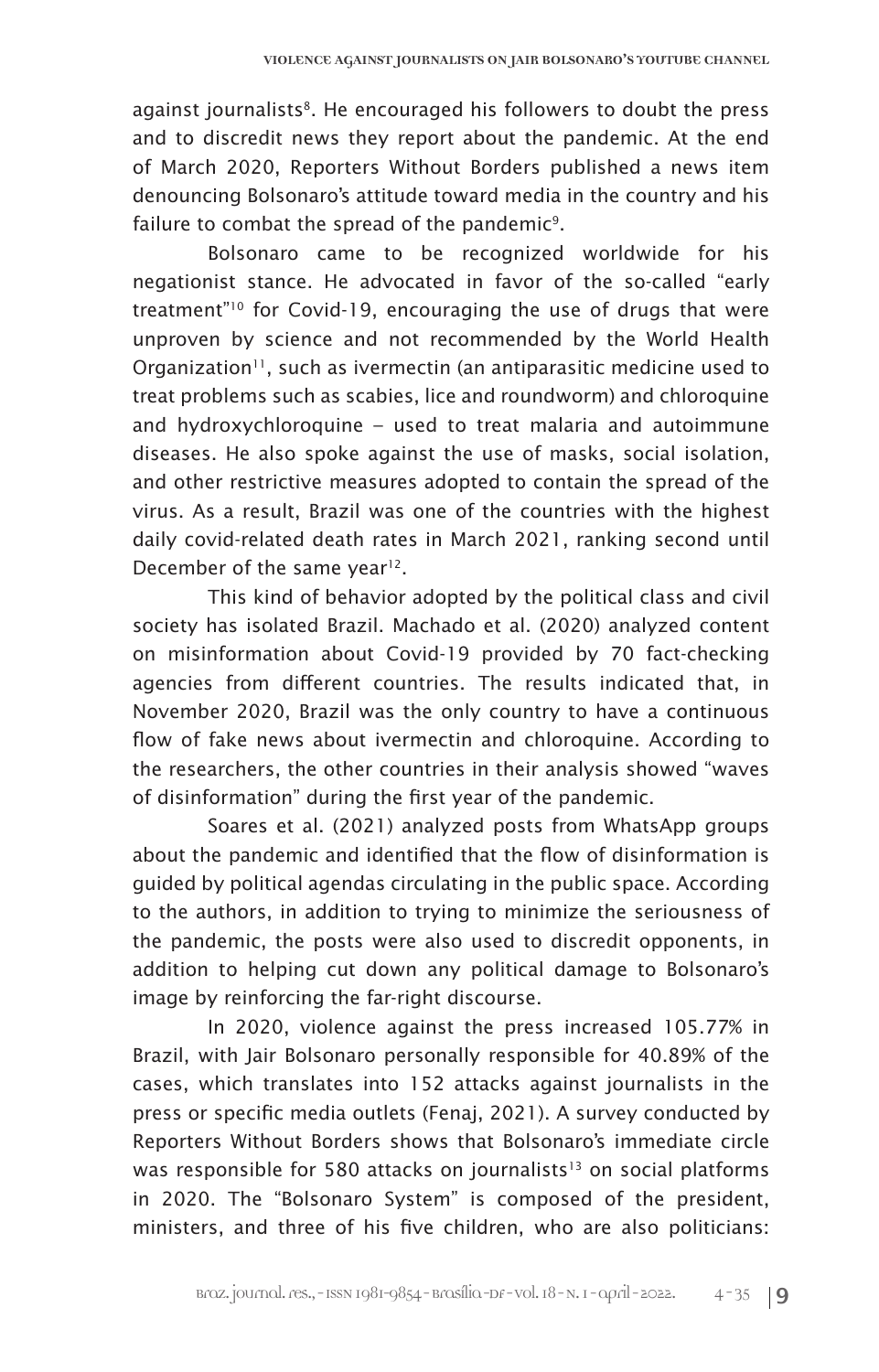Flávio Bolsonaro (senator), Eduardo Bolsonaro (federal deputy) and Carlos Bolsonaro (Rio de Janeiro city councilor). Social media is used as the main instrument to spread hate against journalists.

In April 2020, the International Federation of Journalists (IFJ, 2020) spoke to 1.308 professionals from around the world (22% of which were Brazilian) and concluded there was an increase in attacks against the press during the period. Verbal harassment by politicians, unsafe working environments for journalists conducting investigations, and restrictions against asking questions about Covid-19, not to mention the difficulty in accessing sources, were all reported to have been occurring. Considering the Brazilian scenario, working conditions were also reported to have worsened (Fenaj, 2020; Figaro, 2021).

#### **3 Violence against journalists online**

Christofoletti and Torres (2018) separate the online risks for journalists into three categories: environmental, management, and interaction. This third category is the object of study in this article – online interaction: "When routines, customs, relationships and symbolic exchanges with subjects, systems and organizations allow for threats and damage" (p. 5).

Pérez et al. (2019) classify digital violence, based on online harassment, as being verbal and symbolic. Verbal harassment includes discrediting content and verbally attacking the chosen target's relatives. Symbolic harassment is characterized by the use of violent images. Both forms of harassment leave professionals open to systematic intimidation and can lead to censorship and selfcensorship, in addition to changes having to be made to professional practices to preserve personal and family integrity.

In this respect, "social networks can be a powerful weapon in the hands of populists" (Jacobs et al., 2020, p.  $612$ )<sup>14</sup>. By analyzing the role of Twitter and Facebook in the discourse of populist and non-populist deputies from three European countries, these authors concluded that the way social platforms are designed benefits this type of discourse. The disintermediation they provide allows you to talk directly to people without intermediaries or filters. The study also highlights interactivity as an important feature as it facilitates engagement and direct conversation with audiences. Lastly, the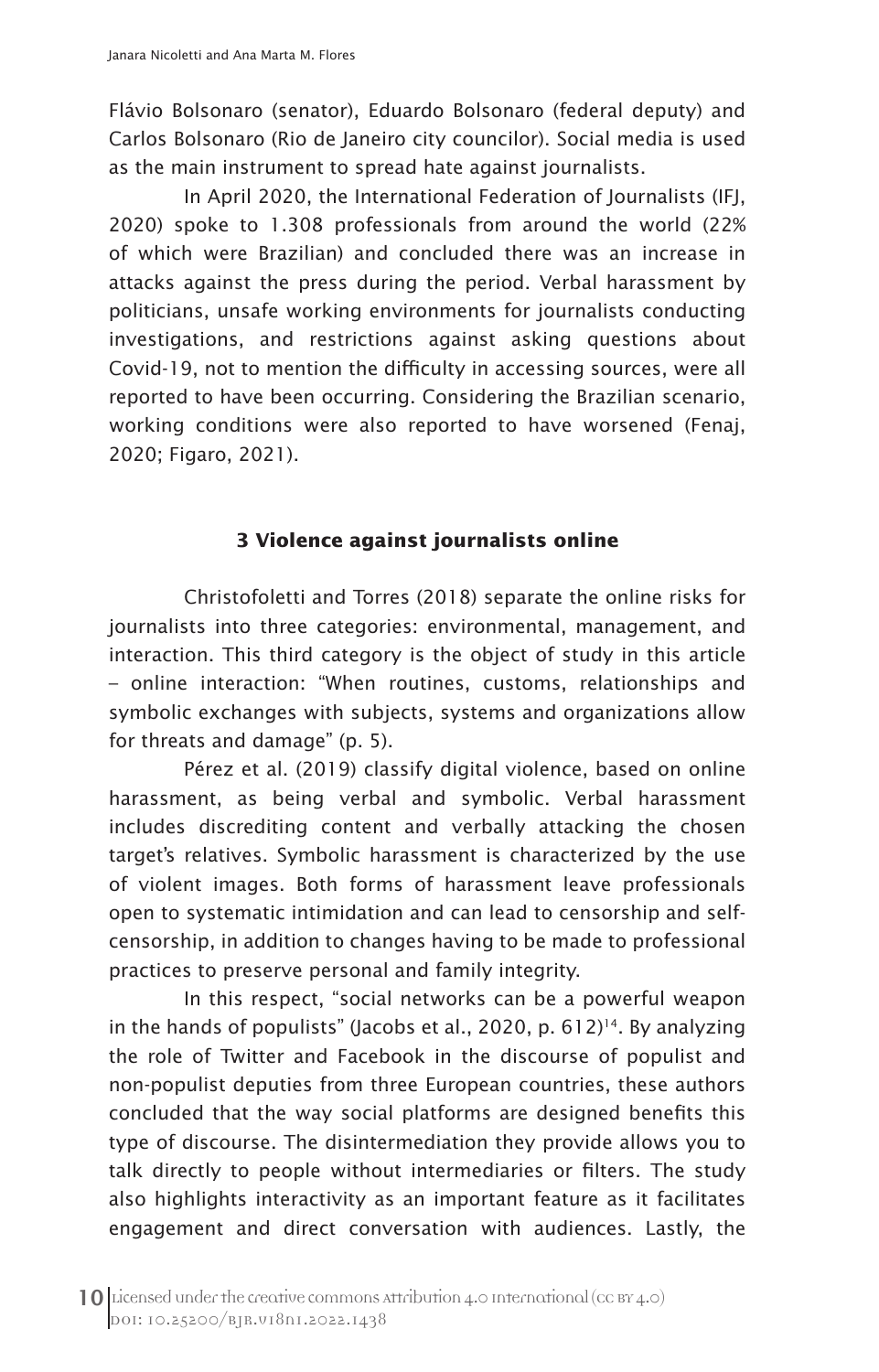potential for content to go viral is another contributing factor in the dissemination of political discourse on social networks.

Jacobs et al. (2020) also emphasize that it is necessary to observe the different discursive strategies adopted by the platforms according to their target audience and structure. For them, Twitter is used to intimidate or directly attack journalists through what they call "naming and shaming" – publishing the name of a person and publishing a defamatory statement about said person. It is not only a person's professional identity that is damaged but their reputation as a human being, the individual behind the journalist. A post is considered "shaming" if it contains one or more statements that create reputational damage.

According to the authors, Facebook is used more to mobilize the audience and create a feeling of revolt by appealing to the audience's emotional side. These types of messages seek to mobilize the audience by creating issues they feel they can identify with. One aspect of this kind of discourse is to create emotions of fear, anger, and resentment. There is also content that seeks to create feelings of nationalism by reestablishing what they call "truth" and "good habits" which they describe as being typical of "good citizens". Jacobs et al. (2020) emphasize that Facebook helps disseminate posts that reinforce the divisive ideology of the "other versus us". In this case, the "other" would be anyone who shares a different position. The ability to demonstrate emotions through emojis encourages this type of reaction, something very present in the content posted by Jair Bolsonaro.

When studying independent Brazilian media, Ganter and Paulino (2020) state that the virtual environment can pose several threats to the safety of professionals. Among such risks are attacks and online monitoring that compromise not only the freedom of journalists but also intimidate news sources. There are also recurrent risks such as judicial abuse and economic and ideological pressures, which can escalate into physical and mental violence. "In the current scenario, with the rise of the new right, the psychological pressure has increased [...]. This environment has also consisted of attacks designed to create reputational damage" (Ganter & Paulino, 2020, p. 11)<sup>15</sup>.

This poses a threat to press freedom, and especially to democracy, as it tries to silence the media through coordinated efforts of intimidating journalists and companies. This is followed by comments, actions by haters and online bullying as social platforms allow for individual attacks on journalists or companies due to how they are designed. For Fadnes et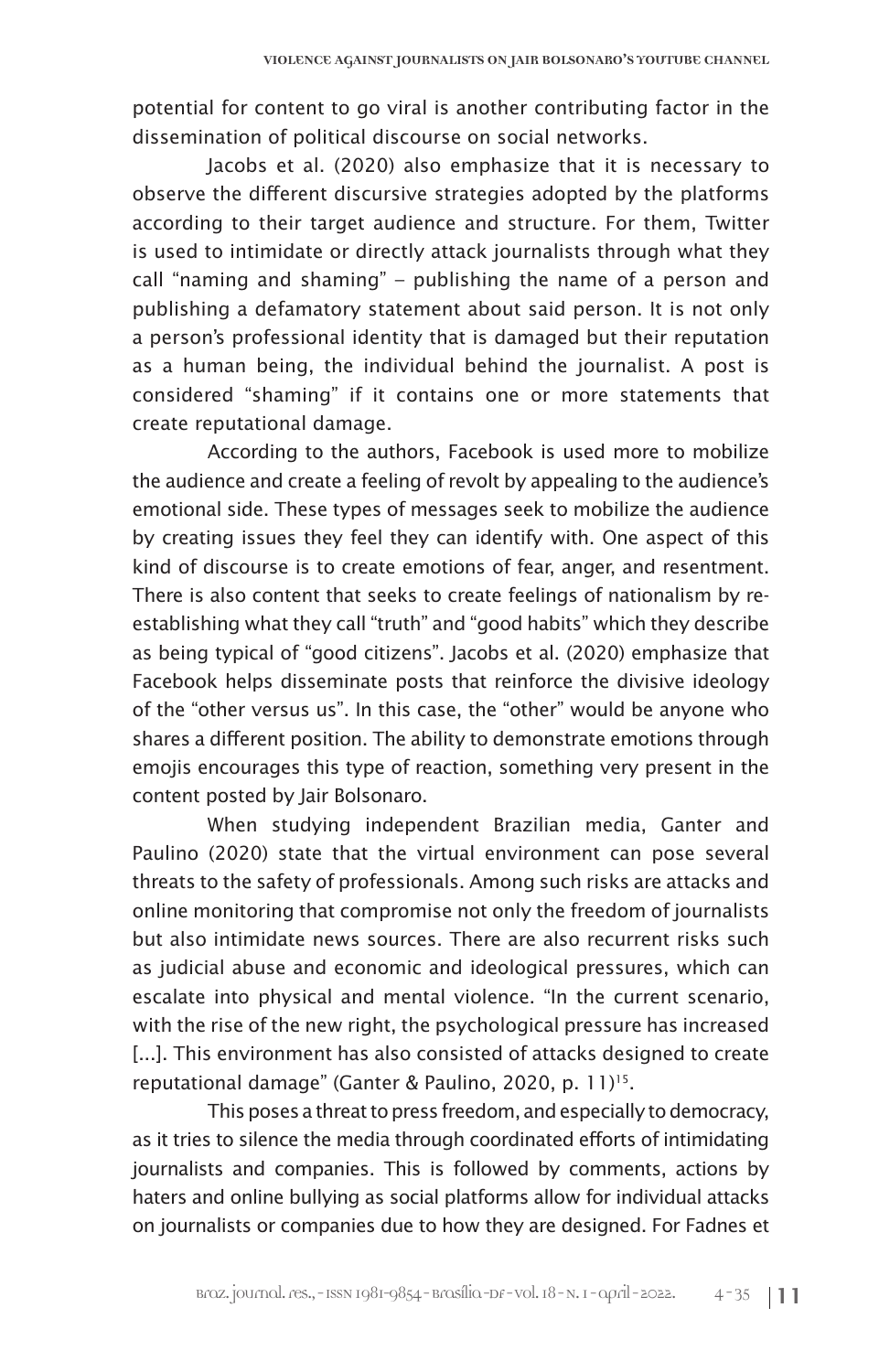al. (2020), this is one of the forms of pressure journalists from all over the world suffer, which results in self-censorship as a way to protect themselves, the organization, or their families.

Benítez (2020) illustrates these conditions by analyzing the social factors that are partly responsible for self-censorship practiced by journalists in El Salvador, Guatemala, and Honduras. From a social point of view, he considers these countries to be "unsafe democracies" as they are formal democratic regimes that coexist with high levels of economic inequality, violence, and organized crime. "These countries also face challenges in overcoming institutionalized corruption, an ineffective judicial system and high levels of impunity" (Benítez, 2020, p. 25, our translation)<sup>16</sup>. It highlights several pressures from different sources: the high concentration of media; the economic dependence on government advertising or funding from entrepreneurs linked to the business and political elite; and deregulation and lack (or non-compliance) of legislation to protect the profession. The social structure imposes constraints and socio-psychological pressures that influence the decision-making process, according to the author.

Similar risks also occur in Mexico, which is considered to be one of the most violent countries in the world for journalists. Ramírez (2015) presents the interrelationship between politics, organized crime, media concentration, and press freedom. According to this researcher, the lack of state action in apprehending criminals, investigating crimes, and protecting journalists add up to creating a vulnerable environment, especially in areas with less state presence and fewer advocates for organized civil society. This means those who work in the press are exposed to different risks that can affect their professional and personal integrity. In the Mexican state of Veracruz, Montiel (2015) observed that professionals are subject to different types of threats and harassment, by the state, by drug traffickers, and also by businesses. For this author, there is a relationship of dependence between these three groups, which is reflected in censorship, intimidation, and bribery. Added to this is "[...] naturalized structural or systemic violence, which includes low wages, unjustified layoffs, lack of job security, etc." (Montiel, 2015, p. 422, our translation)<sup>17</sup>.

This convergence between job insecurity and violence poses risks to the professional's livelihood. This is verified through risk and pressure factors, which result in greater vulnerability. In Brazil, one can also see violence being institutionalized through the discourse of political leaders, starting with the President of the Republic.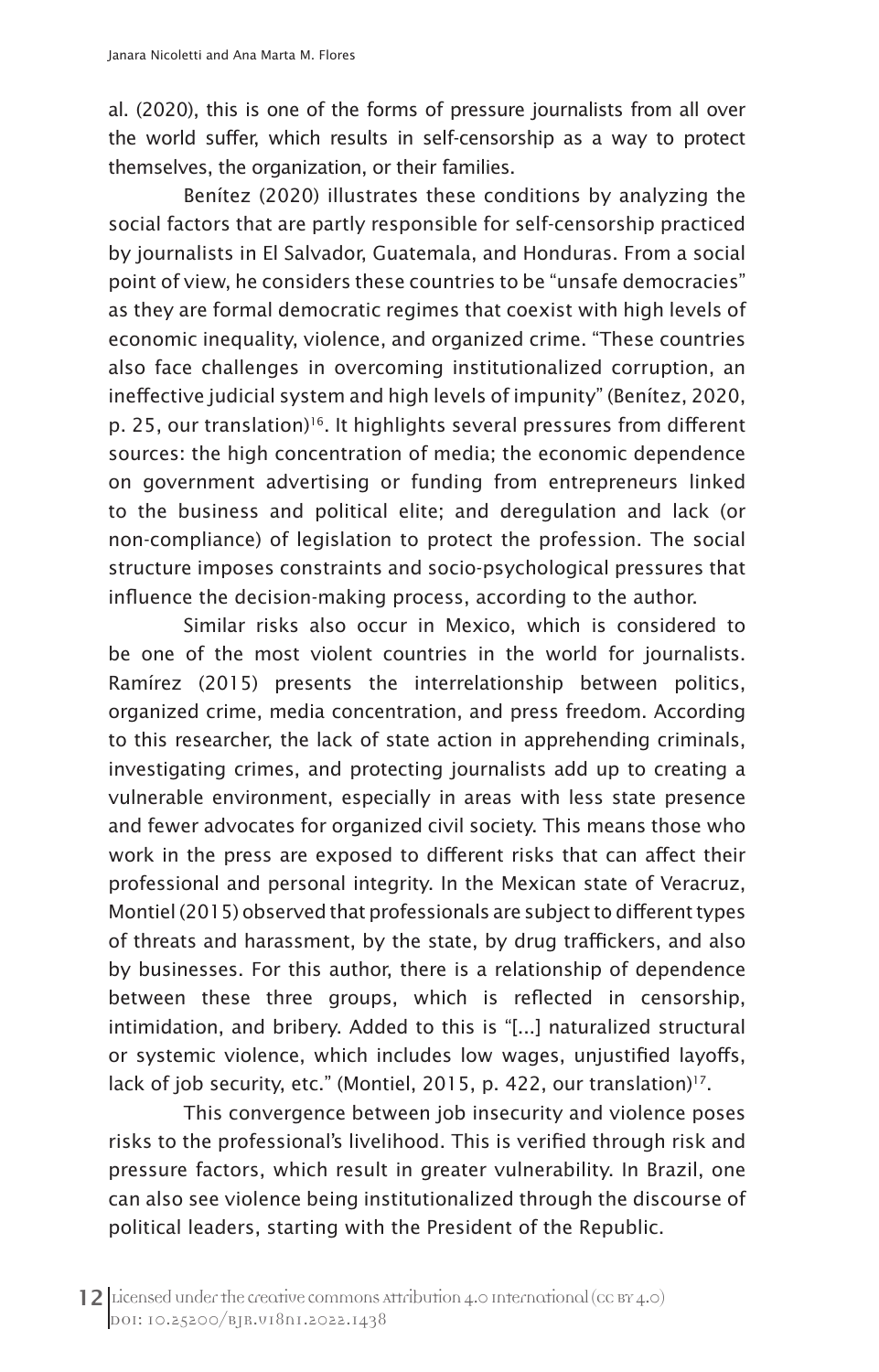#### **4 Methodology**

This paper uses a hybrid methodology (figure 1) of content analysis (Bardin, 1999) and digital methods (Rogers, 2013). After a preliminary and exploratory observation of Jair Bolsonaro's<sup>18</sup> official profiles on social media, we chose to analyze his YouTube profile as it functions as a kind of repository of videos that he uses to republish on his other profiles. In addition, this platform is one of the main channels for publishing and consuming videos on a global scale; it is the platform that has the second-highest level of global engagement (Alexa, 2021).

The time frame of our analysis covers the period from February 26th — the date on which the first case of Covid-19 was officially registered in Brazil , according to the Ministry of Health to June 4th, encompassing key events from the first 100 days of the crisis in the country.

### **Figure 1**



#### *Layout of the methodological steps in this study*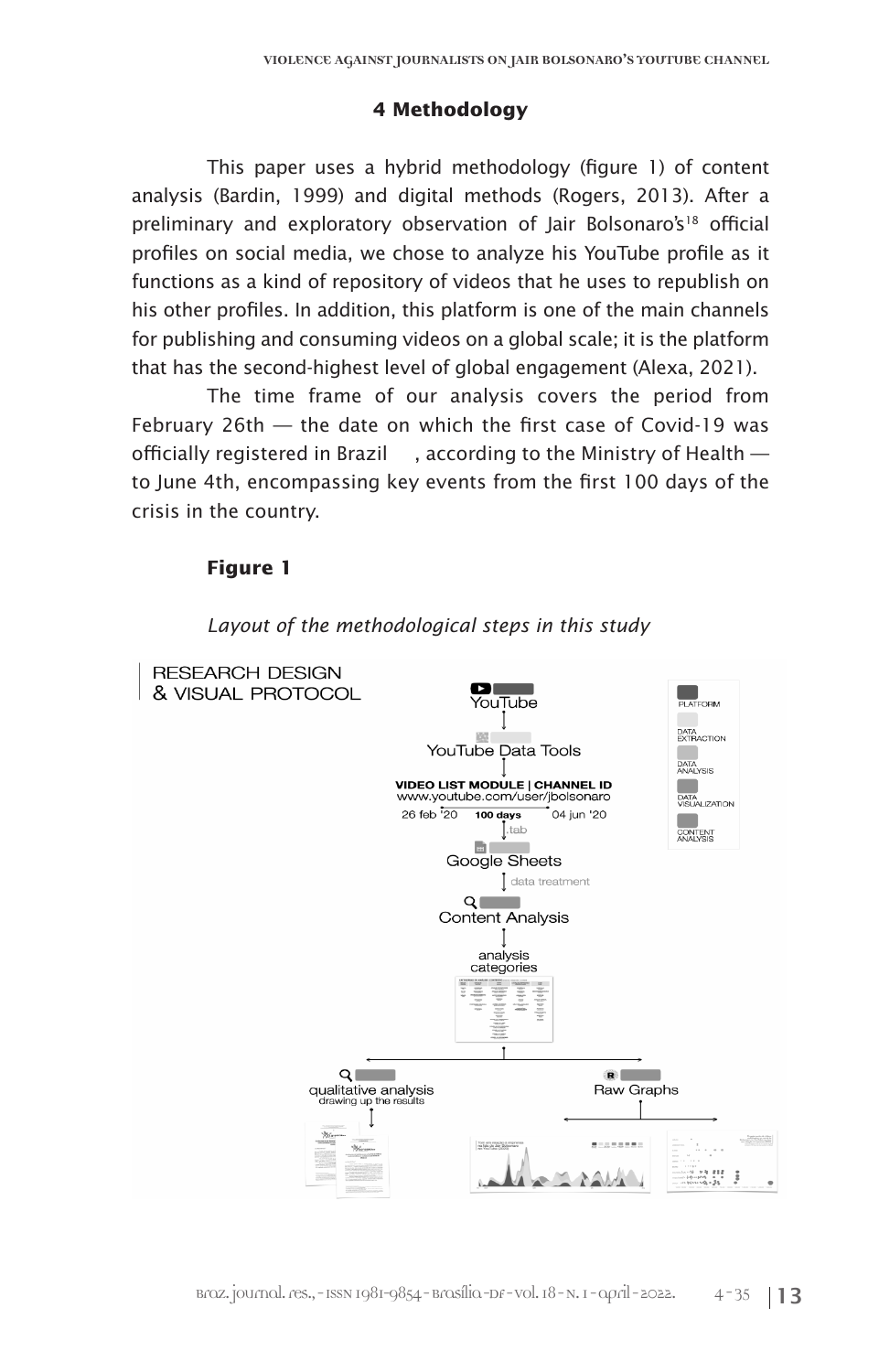To appropriate the content disseminated on a social platform, it is important to understand the concepts of these environments. Digital methods (Rogers, 2013), for instance, offer an approach to understanding how digital native metrics and objects can be used simultaneously as an object and an investigation tool. An important notion is the grammatization (Gerlitz & Rieder, 2018; Omena et al., 2020) of social media, which corresponds to all traceable actions and collective forms of activity imposed and rearranged by these environments from software such as application programming interfaces (APIs). Likes, comments, dislikes, shares, and views are part of the platform's specific nature, which add it to the culture of use.

Apart from the technical specifics, it is also important to understand that digital methods are often simplified; a moderate definition describes them as a "[...] quali-quanti research practice that re-imagines the nature, mechanisms, and data native to web platforms" (Omena, 2019, p. 6). In this sense, our interest is not only centered on the development of technical functions and native objects, but also on how these elements are appropriated to design standard behaviors on social platforms.

For this, we performed data extraction using the YouTube Data Tools software<sup>19</sup> (Rieder, 2015) which collects data via the YouTube API (V3). We applied Channel Info modules that provide basic information from a channel on the platform using the identifier code (id) and Videolist — which extracts a list of all the videos published on a channel also via id, and includes data such as video URL, title, description, date and time of publication, duration, view counts, likes, dislikes, favorites, comments, and more. The output files are in .tab and can be edited in programs like Excel or Google Sheets.

Considering the nature of the published content, it is essential to observe the visual and aesthetic aspects of the videos. For this article, we were able to identify and define the most recurrent structures and patterns associated with the video producer, such as audiovisuals captured and edited by third parties, namely supporters and influential figures in the digital universe of Jair Bolsonaro. These productions often use bright colors, particularly the patriotic shades of green and yellow, and large lettering with slang phrases as a way to attract the audience's attention – especially since audiences often watch videos without any audio as the text on the screen tells them what the content will be. In this sense, it is easy to identify amateur filming, framing, and editing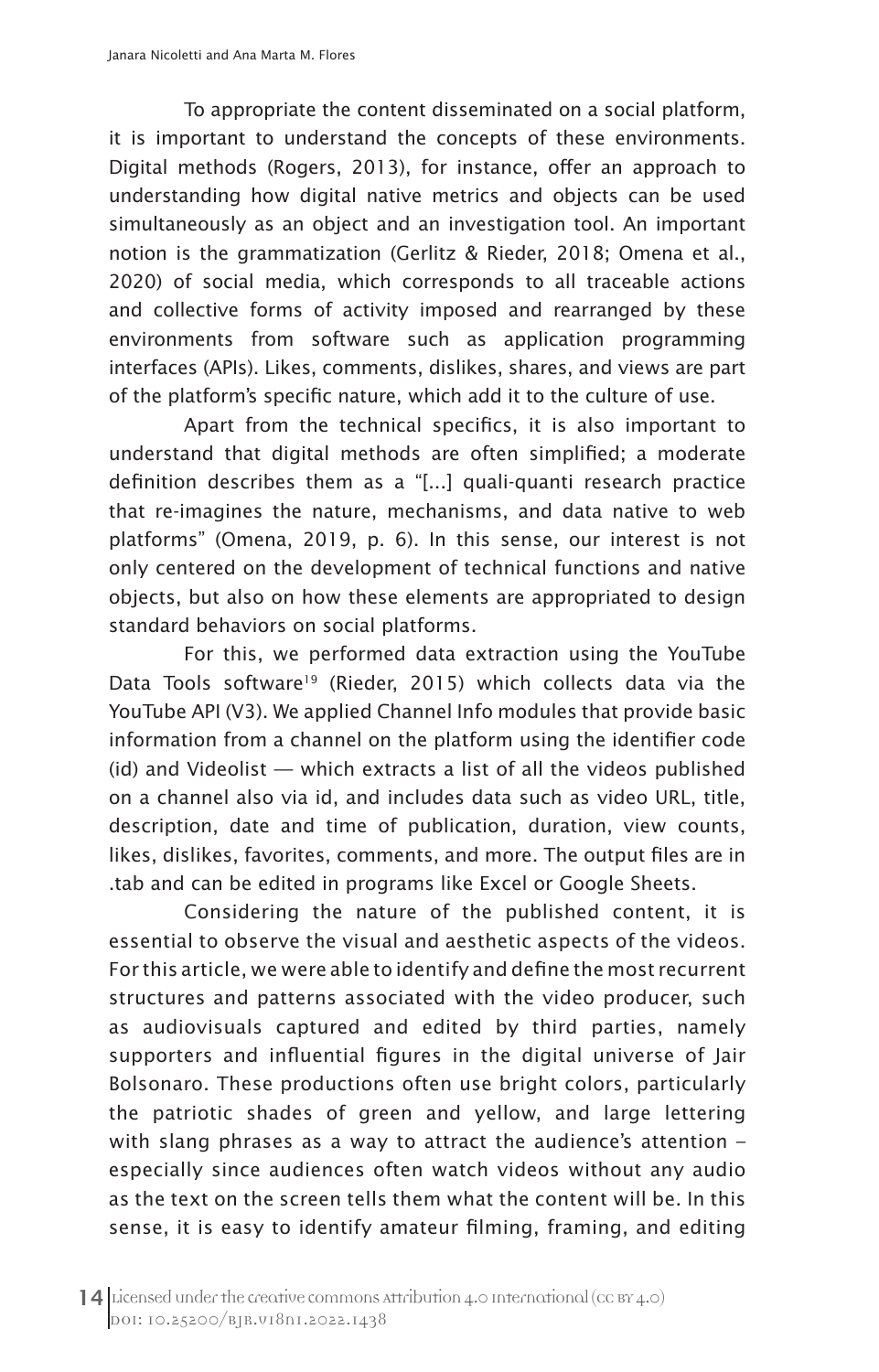that, although might discredit official information, uses "simple aesthetics" (Sontag, 2003; Silva, 2013) to give the impression that leaders are just ordinary citizens too. On the other hand, official videos from the Federal Government, such as those by the Special Secretariat for Social Communication of the Presidency of the Republic, or even statements broadcast on national television, are examples with better quality audios, smooth transitions, subtitles, and visualization of the government's branding.

Even though this helps to understand the communication strategy and interpret the data, the central focus of this article is content analysis. This is characterized by what is written in captions, descriptions, and titles, or what is said in the videos (Rubin & Babbie, 2016).

An exploratory analysis of the videos was conducted first, observing the titles and descriptions of the posts to be analyzed. This stage involved carrying out the so-called "active reading" (Bardin, 1999), in which general characteristics are perceived and preliminary thematic units are outlined. We found that some of the titles exhibited violence against journalists in the form of aggression or mockery. During this stage, we also paid attention to the issuer of the videos, and we found that their origin is not always from content or speeches made by Bolsonaro. We identified a strategy of thirdparty content being republished to validate positions. During this process, we were also able to catalog the main topics the president communicated on this channel. Then, the initial classification process was carried out, in which the origin, topic and citation to the press were verified. The general objective was to understand what was said, where the content came from, and if the press was mentioned. We then defined the three initial thematic units, which we subdivided into categories of analysis.

After this first classification phase, the analysis categories were refined and the need to better delimit how the press was mentioned was observed. We were also able to better elaborate the type of mention about the press, in which different forms of violations were observed: from criticism and discrediting to verbal attacks and encouraging physical aggression by republishing the content of journalists being attacked. We used this to finalize the content analysis protocol. A new analysis of the videos was carried out, but this time we reclassified the mentions of the press and confirmed the initial categorization.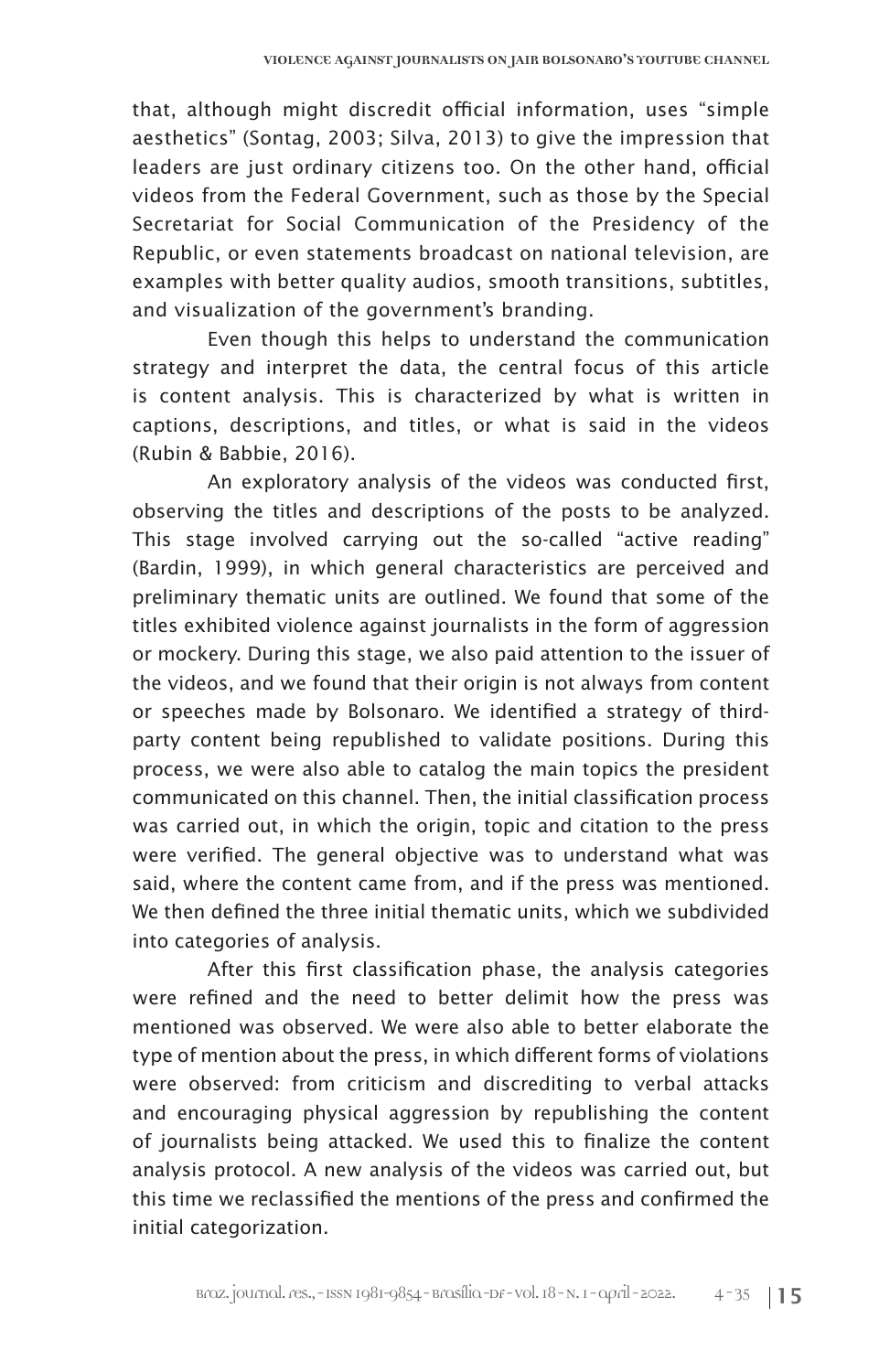After the final content analysis protocol, we classified the posts into four Thematic Units: source of content, topic of publication, mention of the press, and tone of reference in videos published on Bolsonaro's YouTube channel (table 1). Each unit is made up of different categories of analysis, which are the indicators observed in each analyzed group (figure 2).

# **Figure 2**

|                      | Protocol of content analysis developed for this study |                        |                      |  |  |
|----------------------|-------------------------------------------------------|------------------------|----------------------|--|--|
|                      | <b>EXECUTE: ANALYSIS CATEGORIES   CONTENT</b>         |                        |                      |  |  |
| <b>SOURCE</b>        | <b>THEME</b>                                          | <b>MENTION PRESS</b>   | <b>TONE</b>          |  |  |
| <b>GOVERNMENT</b>    | <b>ATTACK OPPONENTS</b>                               | <b>GENERIC</b>         | <b>DISREGARD</b>     |  |  |
| THIRD-PARTIES        | <b>ATTACK ON THE PRESS</b>                            | <b>COMPANY</b>         | <b>DISCREDIT</b>     |  |  |
| <b>PRONOUNCEMENT</b> | <b>SELF PROMOTION</b>                                 | <b>JOURNALIST</b>      | <b>CRITICISM</b>     |  |  |
| <b>UNOFFICIAL</b>    | <b>DEFENSE</b>                                        | <b>SUPPORT</b>         | <b>VERBAL ATTACK</b> |  |  |
| <b>CROSS-POSTING</b> | <b>GOVERNMENT ACTIONS</b>                             | <b>UNRELATED</b>       | <b>NEUTRAL</b>       |  |  |
| <b>ORIGINAL</b>      | <b>IDEOLOGY</b>                                       | <b>CONTENT RESHARE</b> | <b>HARASSMENT</b>    |  |  |
|                      | <b>DISINFORMATION</b>                                 |                        | <b>PREJUDICE</b>     |  |  |
|                      | <b>INTERACTION</b>                                    |                        | <b>THREAT</b>        |  |  |
|                      | COVID-19   LITTLE FLU                                 |                        | PHYSICAL AGGRESSION  |  |  |
|                      | COVID-19   WHO                                        |                        | <b>COMPLIMENT</b>    |  |  |
|                      | COVID-19   CHLOROQUINE                                |                        |                      |  |  |
|                      | COVID-19   DATA                                       |                        |                      |  |  |
|                      | COVID-19   GENERAL                                    |                        |                      |  |  |
|                      | COVID-19   ECONOMY                                    |                        |                      |  |  |

# **4.1 Description of thematic units and categories of analysis developed**

# **4.1.1 Source**

This unit aims to identify the source of the videos published on the president's official account. It is divided into six categories of analysis:

- Government: these are videos produced by the Brazilian Federal Government's Communication Secretariat or by ministries and federal secretariats, regardless of whether Bolsonaro participated or not. They appear with the official identity of the public bodies that produced them.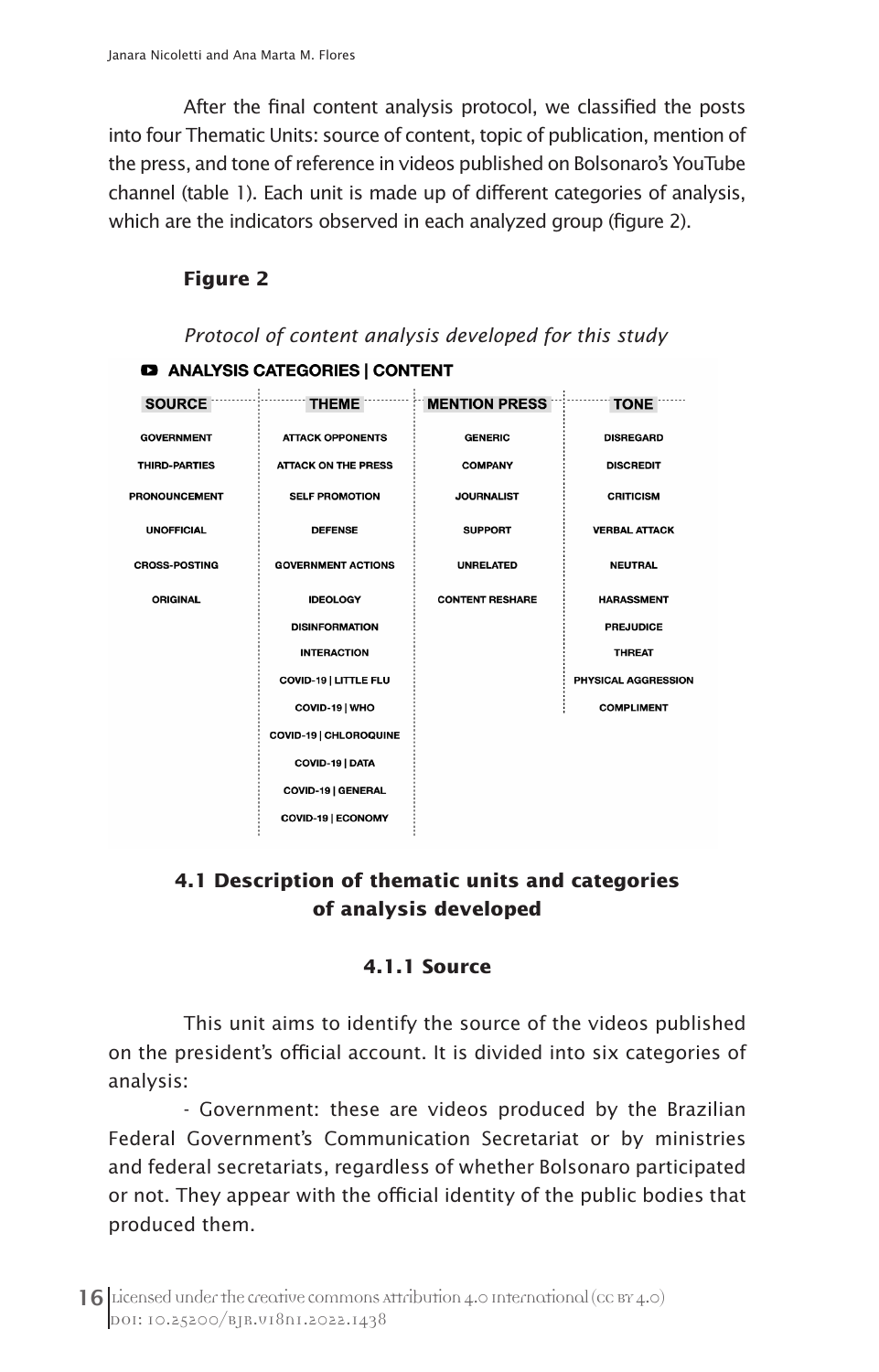- Third-Party: these are videos made by people other than Jair Bolsonaro, his direct staff, or the federal government. This category includes supporters, ministers, or politicians (not involved with official production), journalists, influencers, businessmen, etc.

- Statement: these are official videos from the federal government containing statements made by the president to the people. They are broadcast on national radio and television channels (on the same day and time). This is how the president directly communicates with citizens on important dates (such as Labor Day) or events that are of significance to the country (such as decisions on the Covid-19 pandemic).

- Unofficial: these are videos that appear to have a more amateur quality to them, sometimes containing blurred images, bad camera angles or poor quality in general; however, they are made by the president's entourage and staff. Bolsonaro is always depicted as the main actor.

- Cross-posting: this is content that was initially published on the official profiles of Bolsonaro's other social media platforms.

- Original: these are videos made exclusively for YouTube and are not published on any other media form.

# **4.1.2 Topic**

Seeks to understand the main topic of each published video. In some cases, there is more than one topic. The categories of analysis were based on the most recurrent topics during the exploratory analysis.

- Opposition attack: directly attacks a politician or any person who opposes Jair Bolsonaro or his government.

- Press attack: the core message is in opposition to the press, a media company, a specific journalist, or content published by the media.

- Self-promoting: they portray the president as a model person, a model politician, and a "good citizen", or simply sing the praises of his government and its actions.

- Defense: content that supports the president and his government and tries to promote Bolsonaro's image. They appear mainly during periods of crisis in the government or corruption cases involving the president's family members.

- Government Actions: they seek to promote a positive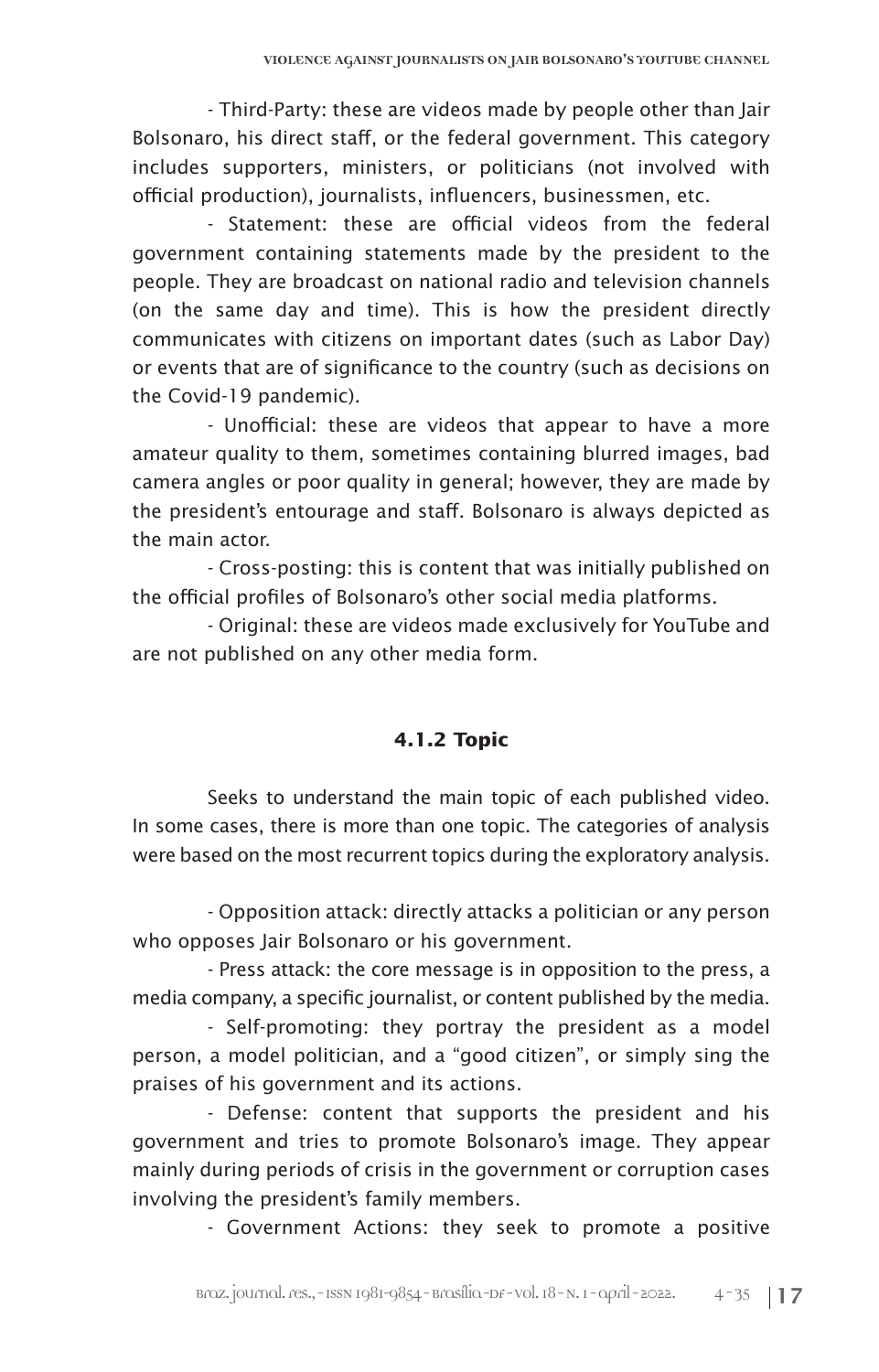image of Bolsonaro, describing his accomplishments in the federal government or the consequences of his actions.

- Ideology: this is in respect to the ideological slogans used by Bolsonaro and his supporters, such as "fight against communism", "freedom of expression", and "traditional family".

Disinformation: content that takes science-based information or information released by the press and uses it out of context, attempting to mislead the public with unsubstantiated data.

- Interaction: videos focusing on Bolsonaro's relationship with his followers.

- Covid-19: content that addresses the new coronavirus pandemic. Due to a large number of videos on this topic, we divided them into six subcategories: Mild flu – content that compares the pandemic to mild flu and its effects on public health; WHO – directly linked to decisions or statements made by the World Health Organization decisions or its spokespersons; Chloroquine – publishing and encouraging the use of unproven drugs which are currently proven to be ineffective; Data – official information and statistics on the pandemic, often used out of context; Economy – encouraging 'normality' and economic recovery, disapproves of social distancing and lockdown actions; General – general topics not included in any of the other subdivisions.

# **4.1.3 Press quotes**

This unit seeks to understand which entity or individual the press mentioned. This is the result of refining the exploratory analysis to identify only the presence or absence of content related to the press.

- Generic: considers journalism, the press, or journalists in general as an institution or professional category.

- Press: is directed toward a specific organization that is named publicly.

- Journalist: directed toward a specific individual whose name is made public.

- Support: videos or statements that commend journalists or media companies, names are always made public. Created to more easily distinguish between positive and negative mentions.

- Unrelated: does not make any mention of the press, journalism or any journalist.

- Republished content: clipping or prints of press content.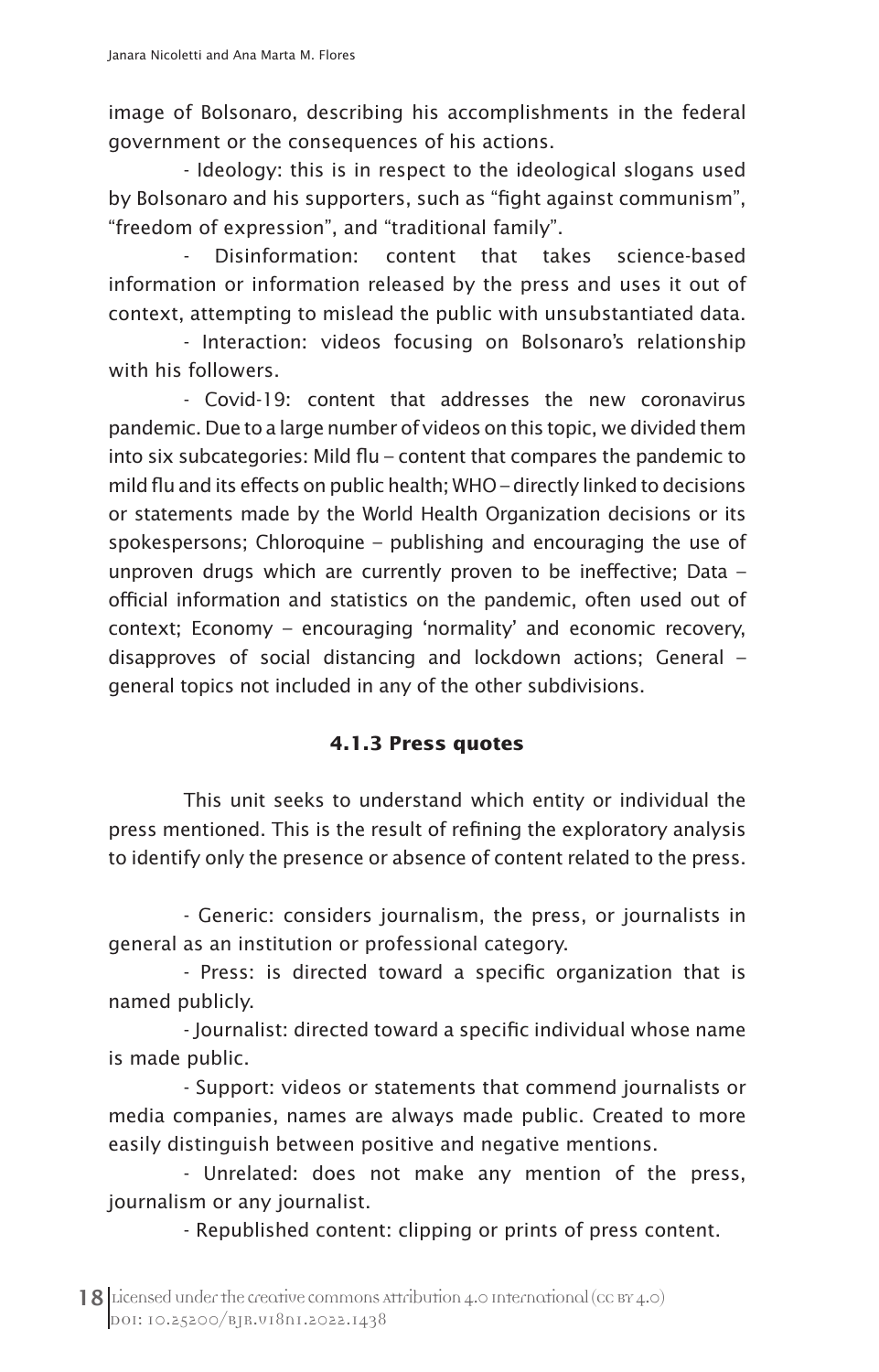# **4.1.4 Tone**

We observed how the press or journalists are treated in the videos that quote the press. We observed the tone of speech, whether it was normal, altered, yelling, and we also observed the physical reaction of the individual who had quoted the press.

- Disregard: this is a form of disrespecting the press or journalist by blatantly ignoring a question or person.

- Discredit: seeks to discredit information published by the press or a journalistic or professional company in the hopes of reducing public trust, usually accomplished by questioning the professional credibility of the media outlet or the content published.

- Criticize: directly criticizes a person or institution, drawing attention to mistakes made using negative or derogatory statements.

- Verbal attack: direct verbal aggression, often accompanied by a change of tone in voice, aggressive gestures, and irritable or stupid attitudes.

- Neutral: general comments or reproduced news content with no comments or evaluation of the content.

- Harassment: attempts to use authority and power to intimidate or instill fear.

- Bias: biased statements made against specific people or groups such as women, indigenous people or homosexuals.

- Threats: direct threats against a journalist or news organization. They can be physical aggression, press freedom or financial sustainability.

- Physical aggression: videos showing physical attacks, or attempted physical attacks, on journalists while reporting on the scene.

- Praise: journalists or media organizations regarded by Bolsonaro and his followers as quality, cited by name.

After all the videos had been categorized, percentages were calculated, individual spreadsheets were prepared and then data was applied to the Raw Graphs web-based visualization tool<sup>20</sup>.

# **5. Discussion of results**

Between February 26 and June 4, 2020, the most prominent topic was general information on the new coronavirus pandemic,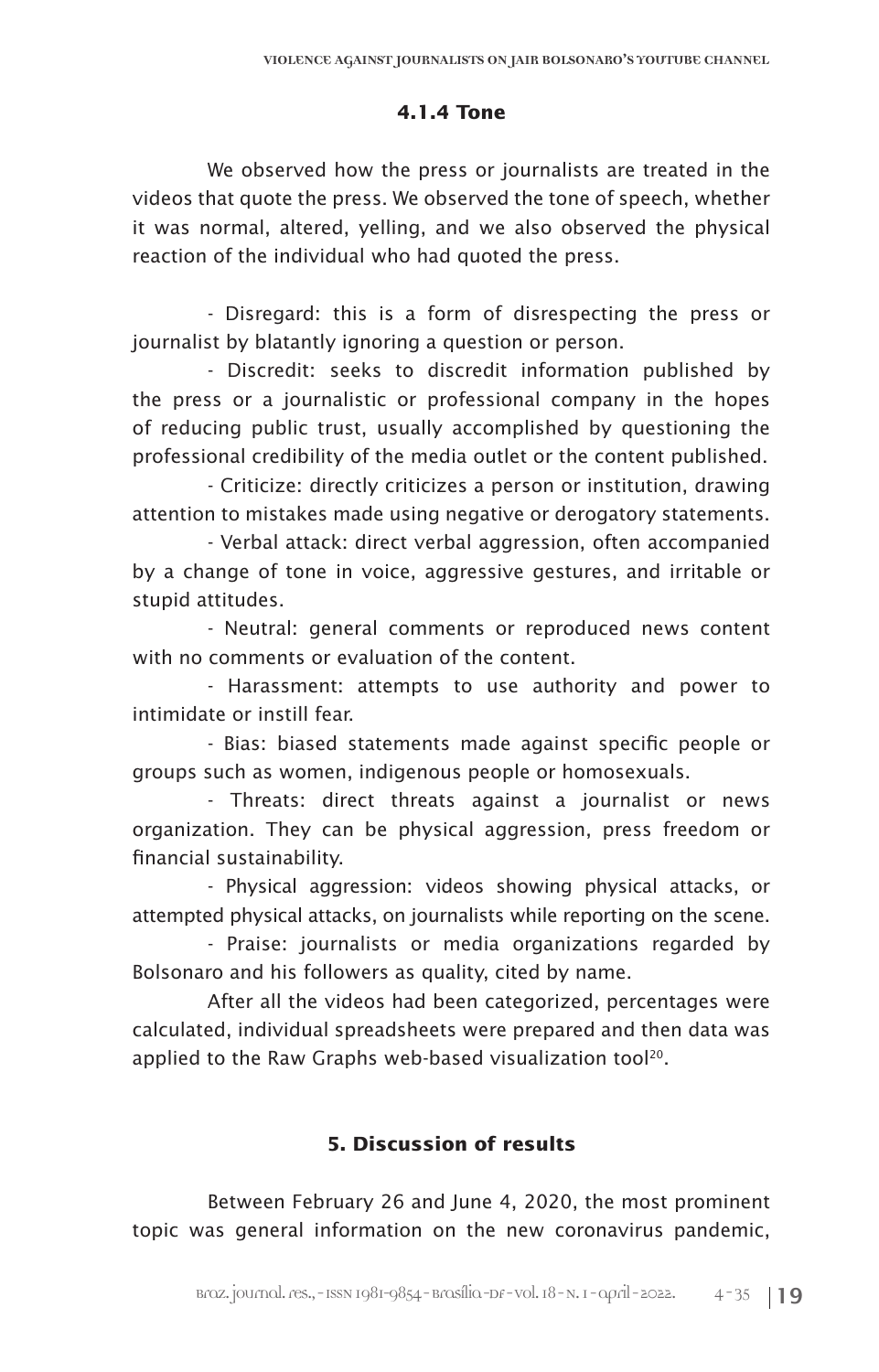reaching 42% of the total. This was followed by the defense (9%) and specific attacks on the press (7%). Out of the 257 videos published and available from the first 100 days after the first confirmed case of Covid-19 in the country, 36% mention the press in various ways. This means that more than half (64%) of the content posted by Bolsonaro on YouTube is not directly related to the media or journalism. However, of this 36% that do refer to the press, 40% represent direct criticism, 28% represent verbal attacks, and 26% represent discredit (figure 3).

The tones directed toward the press, mainly by the president himself, were classified into ten categories: eight negative, one neutral, and one positive. Criticism (40%), Verbal attack (28%) and Discredit (26%) had the highest percentages of press mentions<sup>21</sup>. Threat (1%), Physical aggression (1%), Disregard (5%), Harassment (5%), Praise (5%) and Neutral (8%) all registered smaller percentages. No videos with explicit bias were identified.

#### **Figure 3**

#### *Tone of Jair Bolsonaro videos when speaking about the press*



The first 100 days showed Jair Bolsonaro using a consistent tone in videos released on his channel. Of note, however, is that there was an increase in the three main government narratives concerning the press (criticizing, attacking and discrediting) from the end of March 2020 to the beginning of May 2020. This time frame coincides with the increasing political and health crisis after the departure of former Health Minister, Luiz Henrique Mandetta, on April 16<sup>22</sup>. A few days later, the sudden departure of former Public Security Minister Sergio Moro<sup>23</sup>, on April 24, added further aggression toward journalists and media companies. Despite being related to cases of corruption and political crisis, these events were immersed in the pressure of the press over measures taken by the federal government and the contradictory behavior of Jair Bolsonaro regarding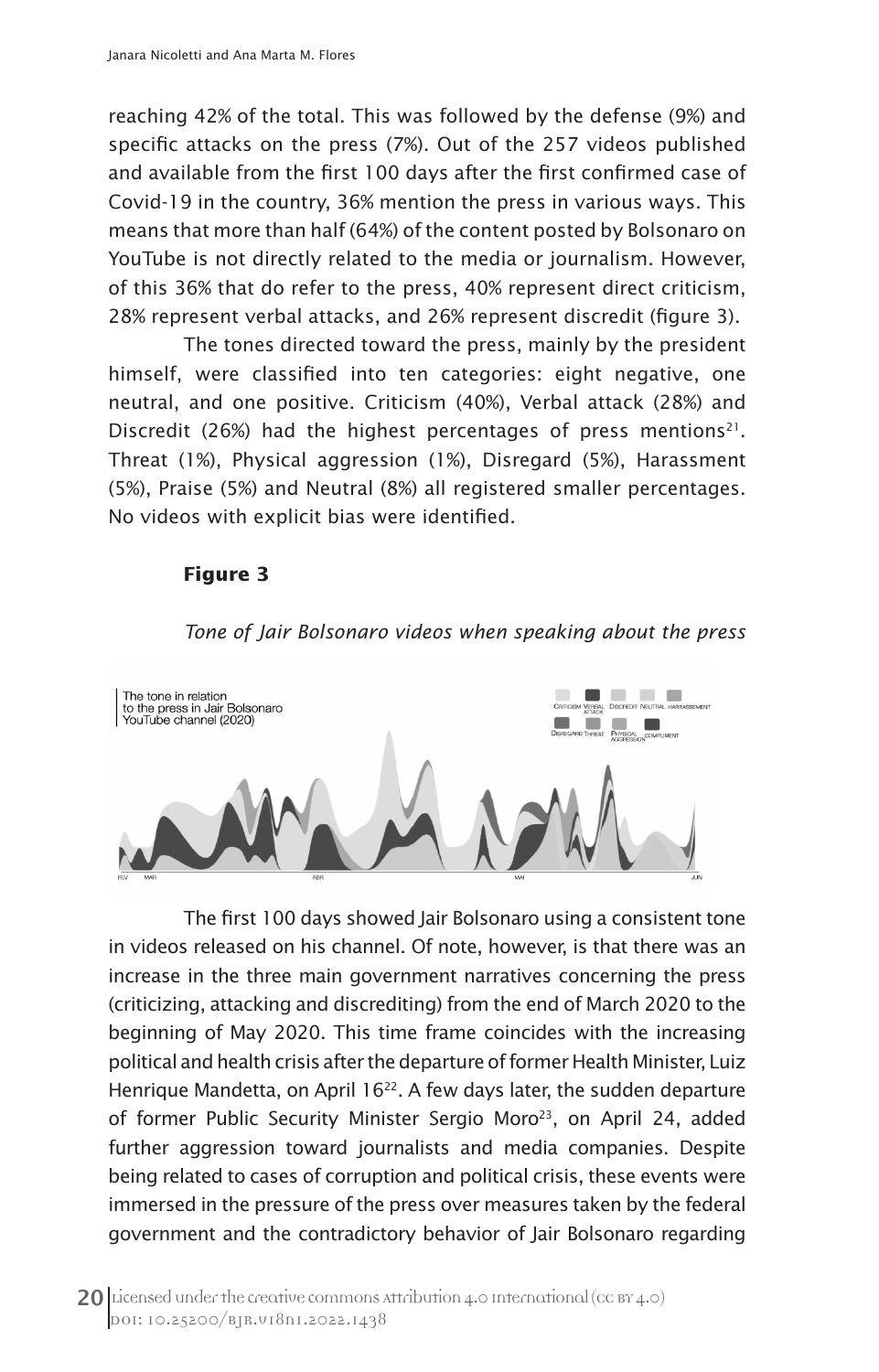the escalating numbers of Covid-19-related infections and deaths in the world. This video response to explicit and implicit attacks is evidence of a systematic negation of the pandemic combined with devaluing the work of the press, carried out through different forms of intimidation or violence against journalists (Unesco, 2020).

Direct statements issued by President Jair Bolsonaro are shown as examples of criticism (figure 4). It is notable that the president, on several occasions, would arrive at the Alvorada Palace<sup>24</sup> to speak with supporters and feel the need to authorize and encourage criticism of the press, sometimes using profanity to do so while supporters cheered and applauded in approval from the "fenced area" — a makeshift area fenced off by railings which keep the president and his staff separate from Bolsonaro supporters while he issues public statements. Another set of railings is used to separate the journalists from the Bolsonaro supporters. These journalists were harassed by the public and by Bolsonaro, but in different ways. All daily interactions, sometimes followed by "impromptu" press conferences, were recorded by the president's staff on cell phones, then posted on YouTube, reproduced on other official profiles belonging to the president, and then shared by thousands of people.

#### **Figure 4**

#### *Three most recurrent categories of narratives used by Bolsonaro*

| .TONE                | <b>QUOTE</b>                                                                                                                                                                                                                                                                                                                                                                 | <b>VIDEO TITLE</b>                                                                       | FRAME. |  |  |
|----------------------|------------------------------------------------------------------------------------------------------------------------------------------------------------------------------------------------------------------------------------------------------------------------------------------------------------------------------------------------------------------------------|------------------------------------------------------------------------------------------|--------|--|--|
| <b>CRITICISM</b>     | translated<br>6'35"   "Obviously we have a<br>moment, a crisis, a small crisis,<br>right? In my view, it's much more of<br>a fantasy, the issue of the<br>coronavirus, which is not all that the<br>mainstream media is propagating or<br>spreading around the world.                                                                                                        | translated<br>President Bolsonaro speaks<br>at the International<br>Conference in Miami. |        |  |  |
| <b>VERBAL ATTACK</b> | 3'46"   "Headline in today's Folha de<br>São Paulo: 'New president of the PF<br>assumes and accedes to<br>Bolsonaro's request'. What a<br>scoundrel press: Folha de São<br>Paulo! Scoundrel is a compliment for<br>Folha de São Paulo! () So a<br>scoundrel headline, liar, and you<br>media, most of you, be ashamed of<br>vourselves! Most of you only publish<br>rubbish! | President Bolsonaro brings<br>some truths at the Alvorada<br>(05/05/2020). 9AM           |        |  |  |
| <b>DISCREDIT</b>     | 41'24"  "The press invented the<br>Hate Office, many idiots believed it.<br>there are idiots who still believe it<br>today. Why do I want a Hate Office?<br>Give me an article that is offensive to<br>anyone and that has helped the<br>government and was a lie!                                                                                                           | Weekly Live with President<br>Jair Bolsonaro - 04/06/2020                                |        |  |  |

|                                             |  | <b>E3</b> ILLUSTRATIVE CASES OF THE MOST FREQUENT TONE IN JAIR BOLSONARO'S SPEECH ON YOUTUBE |
|---------------------------------------------|--|----------------------------------------------------------------------------------------------|
| Data collected between 26.02 and 04.06.2020 |  |                                                                                              |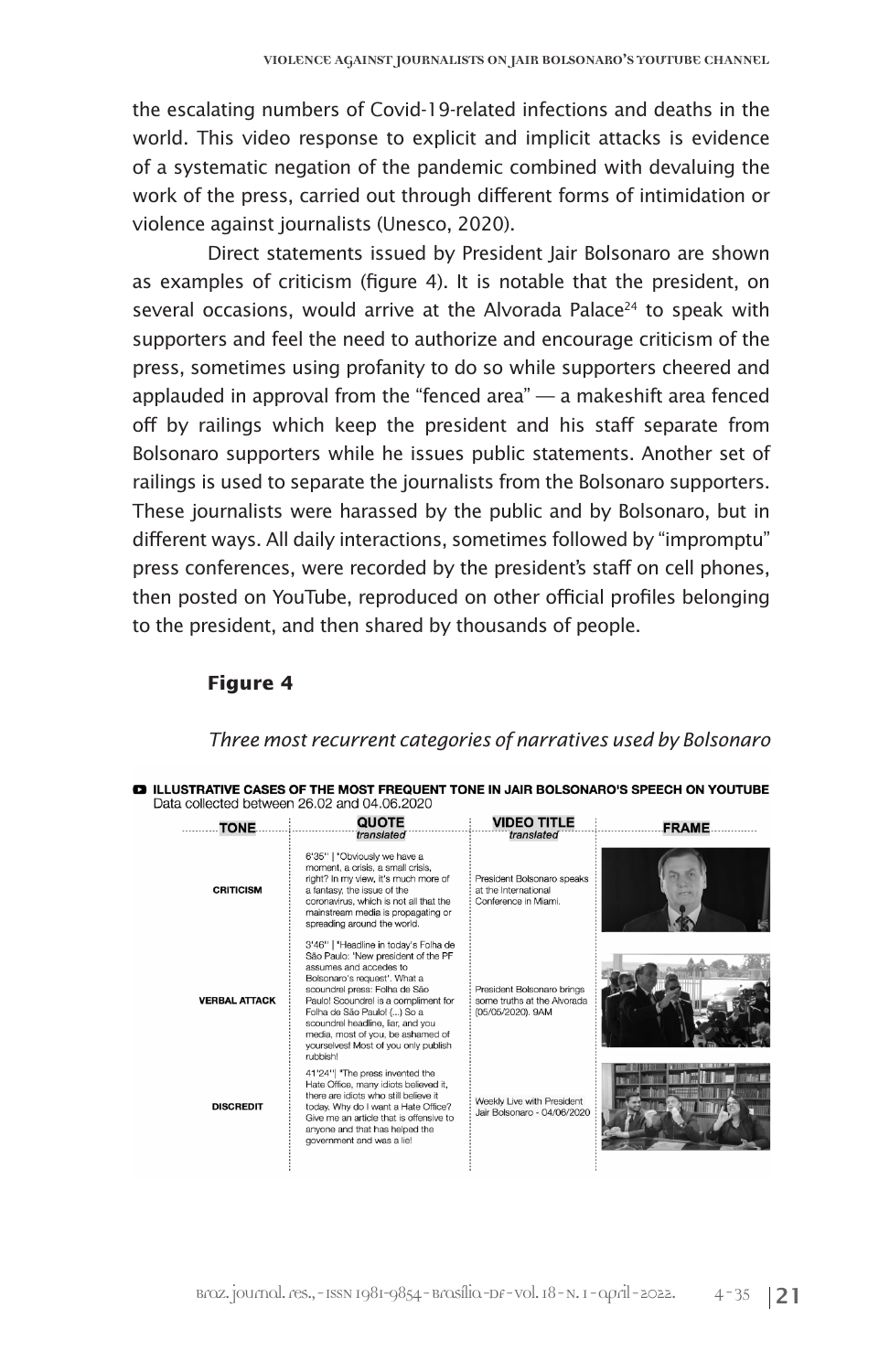In addition to statements made by the current president, the titles of the videos are also highly critical of the press. Some examples are: "The press says they are on the streets because they need to work, but what about the people?"; "Freedom of expression only applies to the 'mainstream' media and the left"; "Show this video to those who are hypnotized by the media, by political correctness..."; "President Bolsonaro: I don't watch Globo"; "How far will Globo go?"; "This is what the media should be talking about, but friends of the virus don't rest"; "Globo tries to pit Dr. Nelson Teich against President Bolsonaro and gets what it deserves". The mention of the press is already included in the title, and the tone of the argument is already visible in the way they are written.

38% of the videos that directly quote the press came from third parties such as bloggers, influencers, supporters, statements from the public, and more. Although it is not the focus of this study, the visual images from this type of content are quite similar  $-$  cell phone recordings, exaggerated contrasts, low image quality, editing with abrupt cuts  $-$  and they seem to be intentionally made to be amateur, like a strategy to get closer to the everyday citizen and reinforce the president's speech of simplicity.

On the other hand, the Unofficial videos also represent 38% of the videos that directly quote the press. In general, they are images taken by cell phones which include a brief conversation between the president, his supporters, and the press, usually at the entrance to the Alvorada Palace in Brasília. The videos have no identifiable authorship but appear to have been recorded by members of the president's entourage, although without any official government communication standards (figure 5).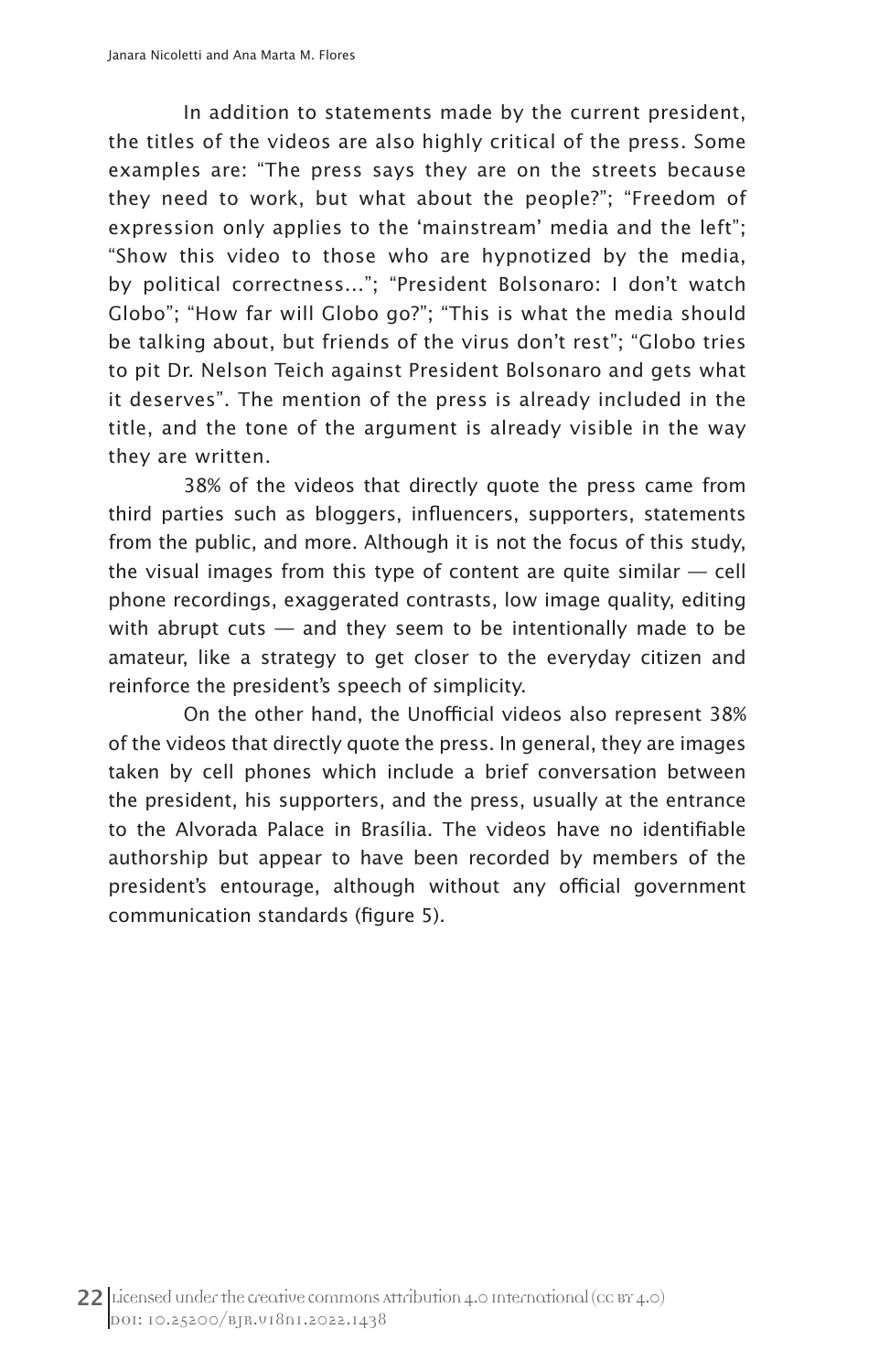#### **Figure 5**

#### *Screenshots from third-party videos*<sup>25</sup>



Source: YouTube (2020).

When looking at interaction with content that mentions the press, we observed an interesting relationship. Some metrics associated with content posted on YouTube — likes, dislikes, comments, favorites — act as a kind of thermometer to gauge the approval and disapproval of the posted content. We observed that even though there is only one video published that mentions the press, the official statement proportionally gathers the highest rejection rate, in this case, represented by the number of dislikes the video received (figure 6).

The logic we take from this is that the followers on Jair Bolsonaro's official channel are mostly fans and supporters; however, publications that reach outside social platforms and are broadcast nationally, such as the president's statements, generate a more intense negative response as they are disseminated more equally throughout the entire Brazil ian population. It is worth mentioning, however, that watching the videos does not incur any cost, but reacting and responding to them is only possible if you register or sign in to YouTube, which is certainly partial data, but it demonstrates involvement from those who reacted to the content.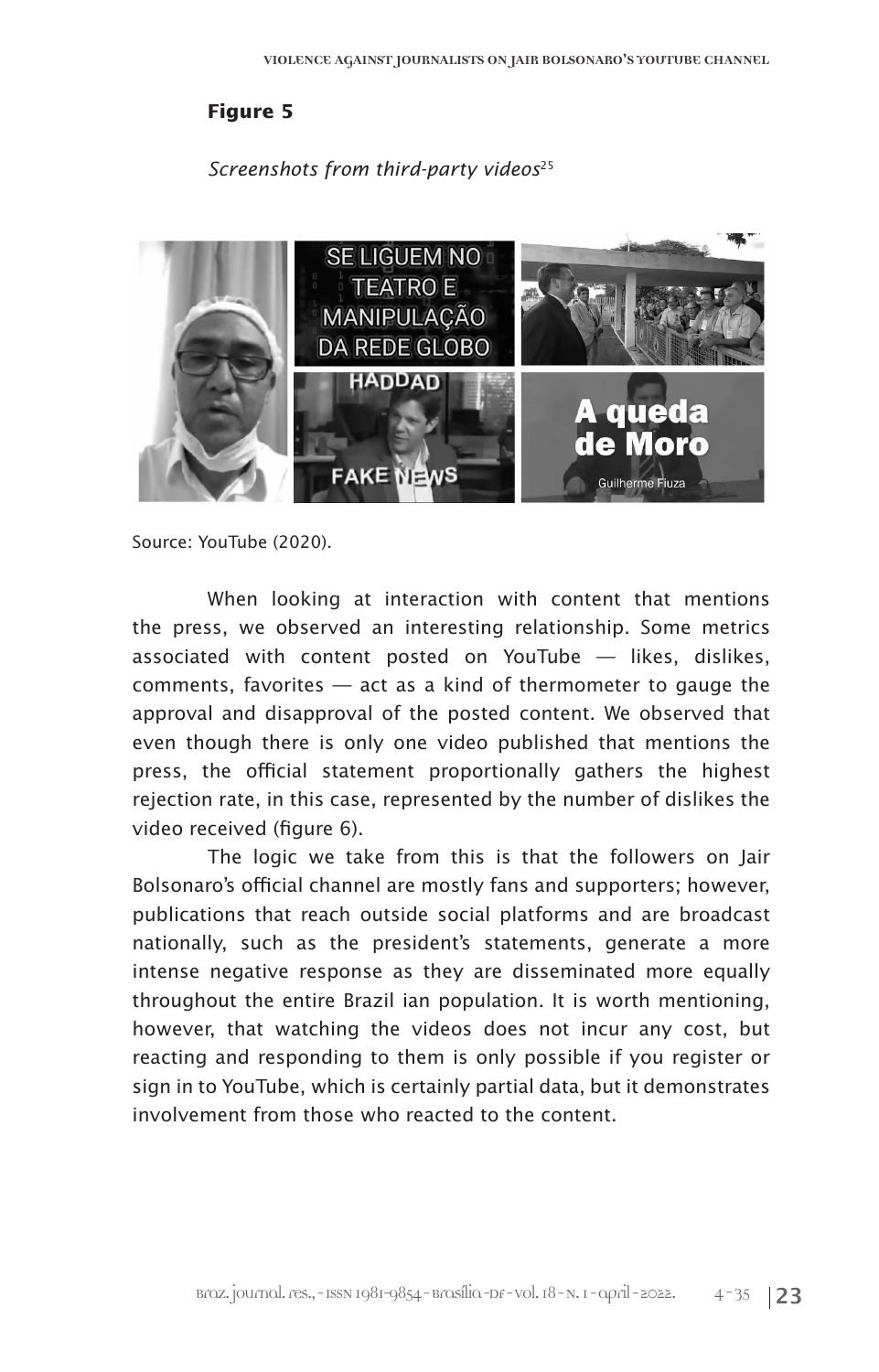### **Figure 6**

# *Proportion of published content in terms of likes versus dislikes*



Another interesting parameter occurs when we consider the video categories that mention the press concerning engagement on the platform. We consider engagement here as the sum of the main available and quantifiable YouTube grammars: the total number of views, likes, dislikes*26*, favorites and comments made on each video. In the visual representation (figure 7) the X-axis represents the engagement value scale, which varies between 105.540 to 1.327.906, while each circle represents a video and its size proportional to the number of likes. It is important to note that when we compare other videos not related to the press which were published on Jair Bolsonaro's channel, the sum of these metrics is considerably smaller, ranging between 6.676 and 723.318, while the maximum engagement exceeded one million interactions.

We observed that generic criticisms from the public, which treat the "media" as an abstract entity and are not specifically directed at any professional or organization, tend to be on the more positive side. Another category that also suggests being well received by YouTube users is videos that specifically cite a news company. Folha de S.Paulo, Rede Globo, O Globo and O Estado de São Paulo, all leading national newspapers, are companies which are cited the most, usually in the form of verbal attacks, criticism, discrediting, or harassment. The content referring to journalists and republished articles or reports, even if recontextualized, has the least engagement among users.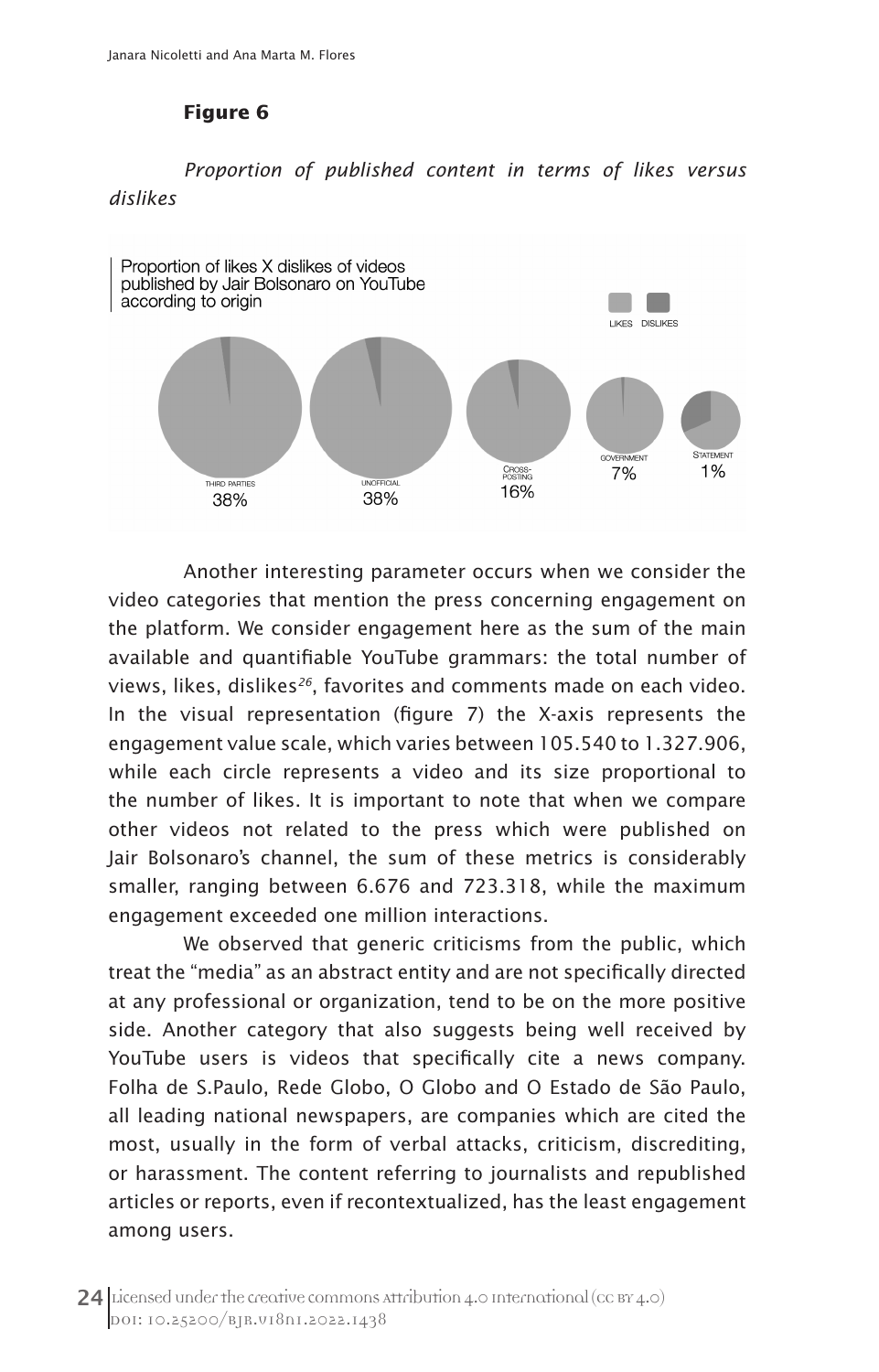# **Figure 7**



*Video engagement by type of citation of media*

This categorization helps to understand what kind of mention is made of journalism and journalists (figure 8). The data also clearly reflects the tone initially found in the evaluation over the first 100 days of the crisis. Posts of criticism, verbal attacks, and discrediting exceed those of the other categories, both in terms of frequency and engagement.

#### **Figure 8**

*Engagement considering the tone of the videos concerning the press*

| THREAT              |         |         |         |         |         |         |         |           |           | Video engagement<br>by the tone in relation<br>to the press (2020)<br>Data collected between February 26 and June 4, 2020 |          |
|---------------------|---------|---------|---------|---------|---------|---------|---------|-----------|-----------|---------------------------------------------------------------------------------------------------------------------------|----------|
| PHYSICAL AGGRESSION |         |         |         |         |         |         |         |           |           | [first 100 days of the health crisis in Brazil]                                                                           |          |
| COMPLIMENT          |         |         |         |         |         |         |         |           |           |                                                                                                                           |          |
| DISREGARD           | 58      |         |         |         |         |         |         |           |           |                                                                                                                           |          |
| <b>HARRASSEMENT</b> |         |         |         |         |         |         |         |           |           |                                                                                                                           |          |
| <b>NEUTRAL</b>      |         |         |         |         |         |         |         |           |           |                                                                                                                           |          |
| <b>DISCREDIT</b>    |         |         |         |         |         |         |         |           |           |                                                                                                                           |          |
| VERBAL ATTAC        |         |         |         |         |         |         |         |           |           |                                                                                                                           |          |
| CRITICIS            |         |         |         |         |         |         |         |           |           |                                                                                                                           |          |
| 100.000 200.000     | 300.000 | 400.000 | 500.000 | 600.000 | 700.000 | 800.000 | 900.000 | 1.000.000 | 1.100.000 | 1.200.000                                                                                                                 | 1.300.00 |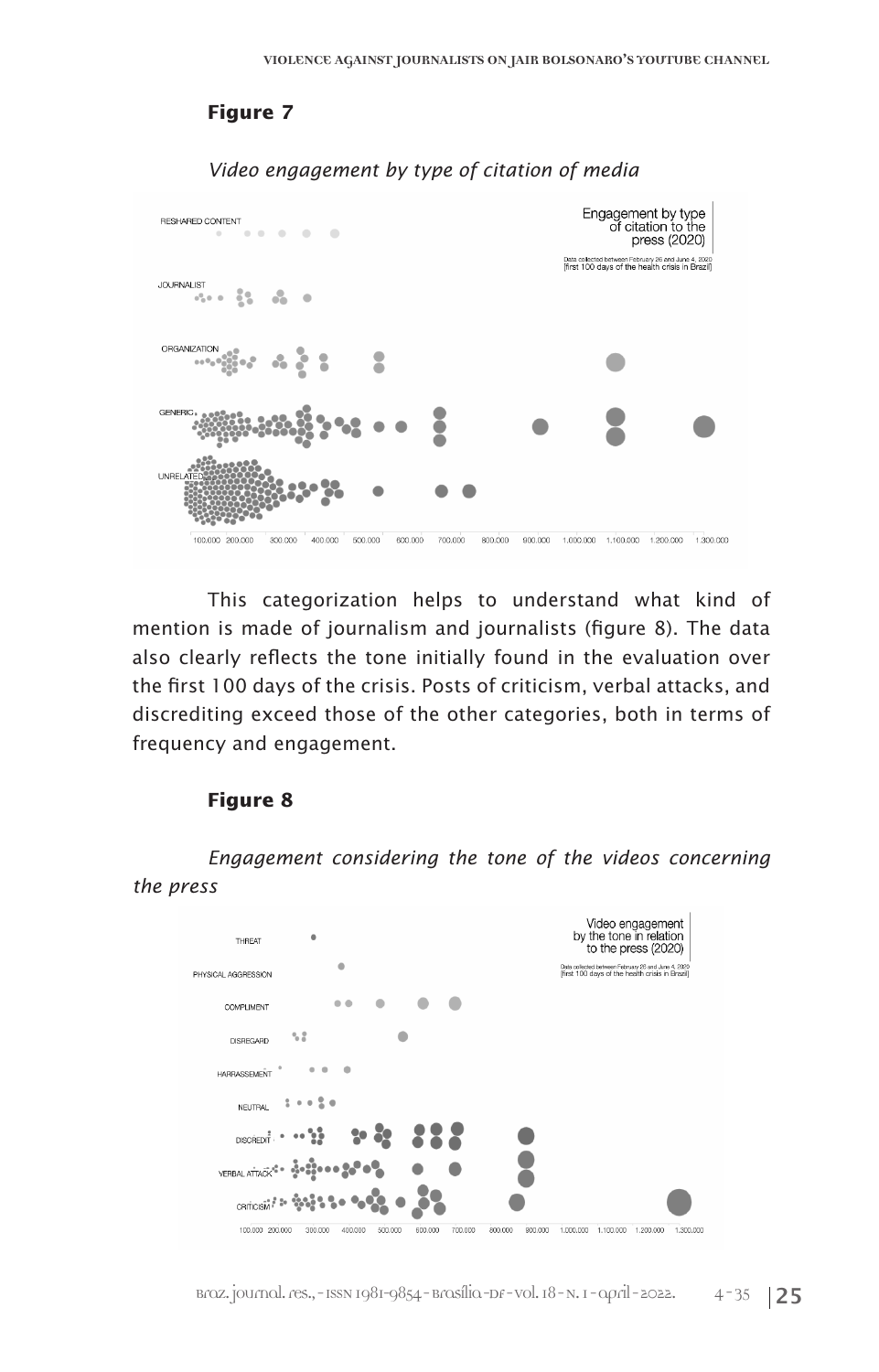#### **6 Final considerations**

This study consists of an initial reading into how President Jair Bolsonaro uses YouTube and how it was used to speak about the press in the first months of the pandemic in Brazil. By combining hybrid methods, we were able to carry out a series of readings that facilitated the understanding and verified certain behaviors associated with violence against journalists and the discrediting of the press.

The analysis carried out in this article shows a clear connection between violence against press professionals exacerbated by the new coronavirus pandemic — and the content published on Jair Bolsonaro's YouTube channel. Out of all the topics on his social platform profile that refer to the press, the majority of them do so with direct criticism. With this information we identified consistent and regularly repeated narratives in his speeches. In an environment with no journalistic mediation like YouTube, most of the videos published on the president's channel tend to present their own version of the facts, trying to prove journalism wrong or claim that the Bolsonaro family is being harassed and persecuted.

The content analysis allowed us to observe a type of discursive strategy often used for events outside the online environment. Attacks against the press, the opposition, or the protective measures established for Covid-19 were published on YouTube, shared by other official government profiles, and endorsed by videos from third parties or the government itself. We observed that criticism and attacks on the media or specific journalists were used to reinforce the idea that the president of the Republic was acting as the spokesperson for the people; the only politician who is reliable and speaks the truth (reminiscent of biblical passages and videos about Jesus, the Messiah). On the other hand, any and all actions that counter or contradict this ideal are considered oppositional, and as a result, any question or content that raises doubts about the president's competence or honesty is subject to attacks and criticism. In this way, attacks on the press were also a way to validate negationist positions associated with the pandemic.

Thus, journalists and media companies considered to be "supporters" were treated differently than those considered to be "opponents". The supporters' content was republished or cited in statements to reinforce the president's or the government's positions, waving their ideological flags in protest against social isolation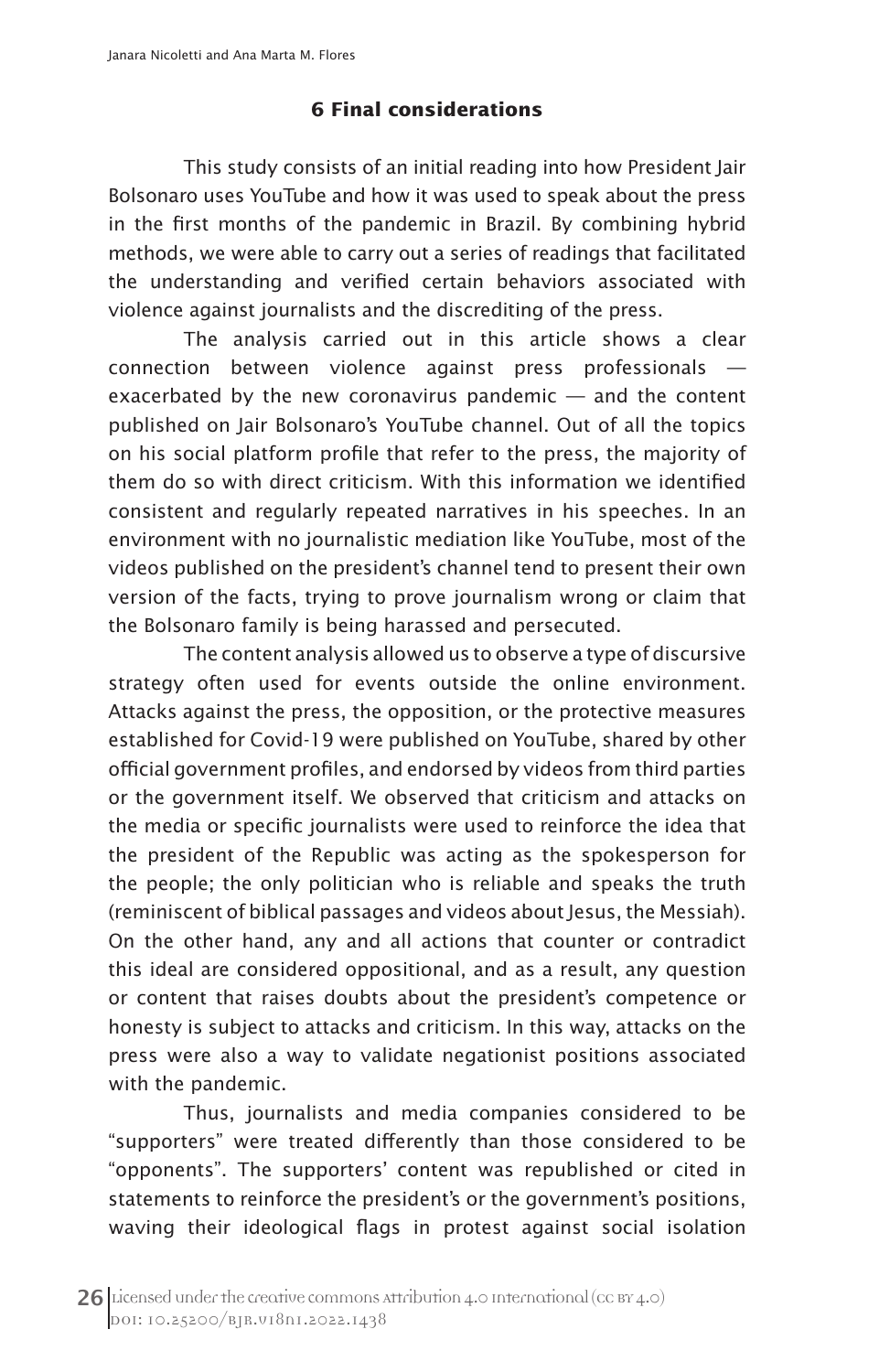measures and criticizing social minorities or political opponents. This group's content was praised and any journalists who also supported these positions were met with positive comments that commended the quality and competence of their work. Meanwhile, any media outlet that was in opposition to these ideas was treated with disrespect, was insulted, and often ignored.

The content analysis discovered a kind of "exchange of favors" that took place where media outlets that Bolsonaro and his supporters deemed credible would also be awarded exclusive and multiple interviews with the president. Those professionals who began to question government decisions or cases of corruption were no longer used as a source of information and praise, and in some cases, they also became the target of attacks.

This hostility directed toward those who "interfere" was evident in videos where political supporters and the general public interacted. In many cases, Bolsonaro supporters praised the news coverage from the media outlets and professionals that the president recommended, while hurling offenses and criticisms toward those he considered his opposition – "those who play for the other team", "they want evil in Brazil".

This led us to think about the relationships between the platform metrics and the shared content. Audiovisual content that explicitly criticizes, attacks or discredits the press attracts greater engagement. This result supports other studies that affirm that Bolsonaro's loyal supporters believe that any difficulty the president may encounter while governing is attributed to what they view as media boycotts (Rocha & Solano, 2020).

Another interesting fact is that the videos that generically criticize the press, as an abstract institution that is unbiased in its view of the president and his government, registered the highest numbers of interactions. As for the content that attacks media companies, Bolsonaro supporters always target the same ones, often using terms such as "garbage" or "fake news" when referring to them. This recurring behavior increased through the dissemination of content on the platform suggests that the press is unreliable or even unworthy of respect.

Hostility towards journalists appears in different ways. There are videos of the president harassing reporters, repeatedly telling them that he knows they are going to suffer a 15% reduction to their salaries due to the pandemic, which was met with laughter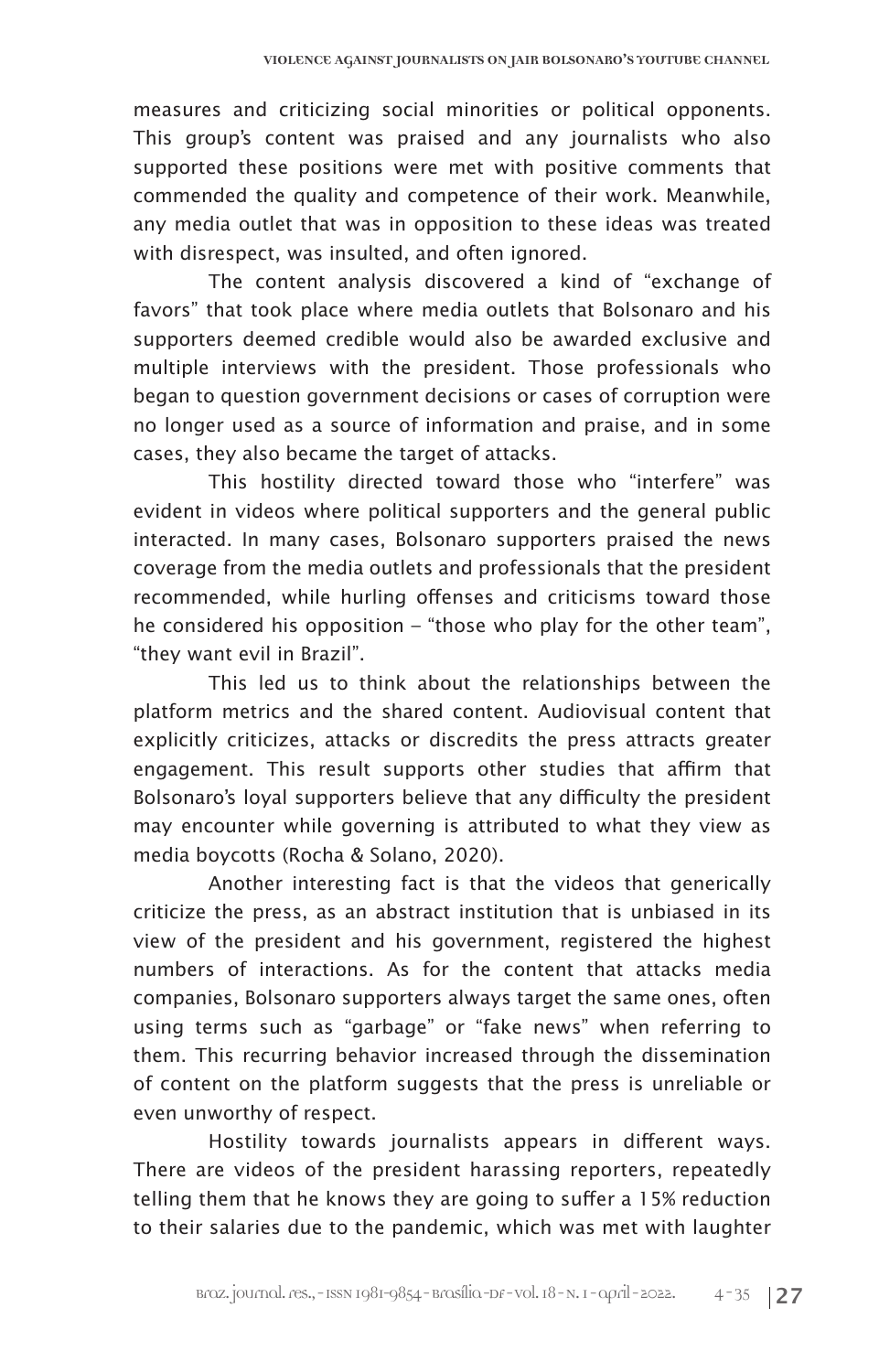and applause from his supporters. At no time does Jair Bolsonaro express disapproval of his supporters' reactions, quite the contrary, he joins in and mocks the reporters. Even though we cannot identify a relationship of cause and consequence since journalistic work in the current context faces a number of challenges, it is interesting to observe that the increased pressure placed on the media and journalists, including the reports of verbal attacks issued by politicians, are visible in the posted YouTube content.

Another aspect worth mentioning is the unofficial or amateur aesthetic that also has a large effect on this space. What we were able to infer is that this practice is related to the informal and "familiar" style that the president has been trying to emulate since the 2018 election campaign.

Despite this study being focused on an online environment, Jair Bolsonaro's official YouTube profile shows the influence he has on his support base and how his discourse resonates with other politicians and followers who interact on his page. The president's constant attempts to discredit the press, to make journalists a category or group that must be fought and ignored, and to build the idea that only he speaks the truth is a behavior similar to other populist politicians who attack the press and use it as a discursive weapon to protect themselves from criticism and then use the information to best benefit themselves. It is a kind of social control through the intimidation of opposing voices, the objective of which is to control public discourse.

# **NOTES**

- 1 Retrieved from https://rsf.org/pt/portraits/predator
- 2 We chose not to further explore the discussion of "fake news" in this article. Labeling news false, or fake, involves an incongruity of meanings since the principle of journalism is to report the facts assertively. The concept of "fake news" has been classified into different categories, for example, satire or parody, fabricated content or fabricated news, false connection, misleading content, false context, imposter content, photo manipulation, Advertising and Public Relations, and political propaganda (Wardle, 2017; Tandoc Jr., Wei Lim & Ling, 2018).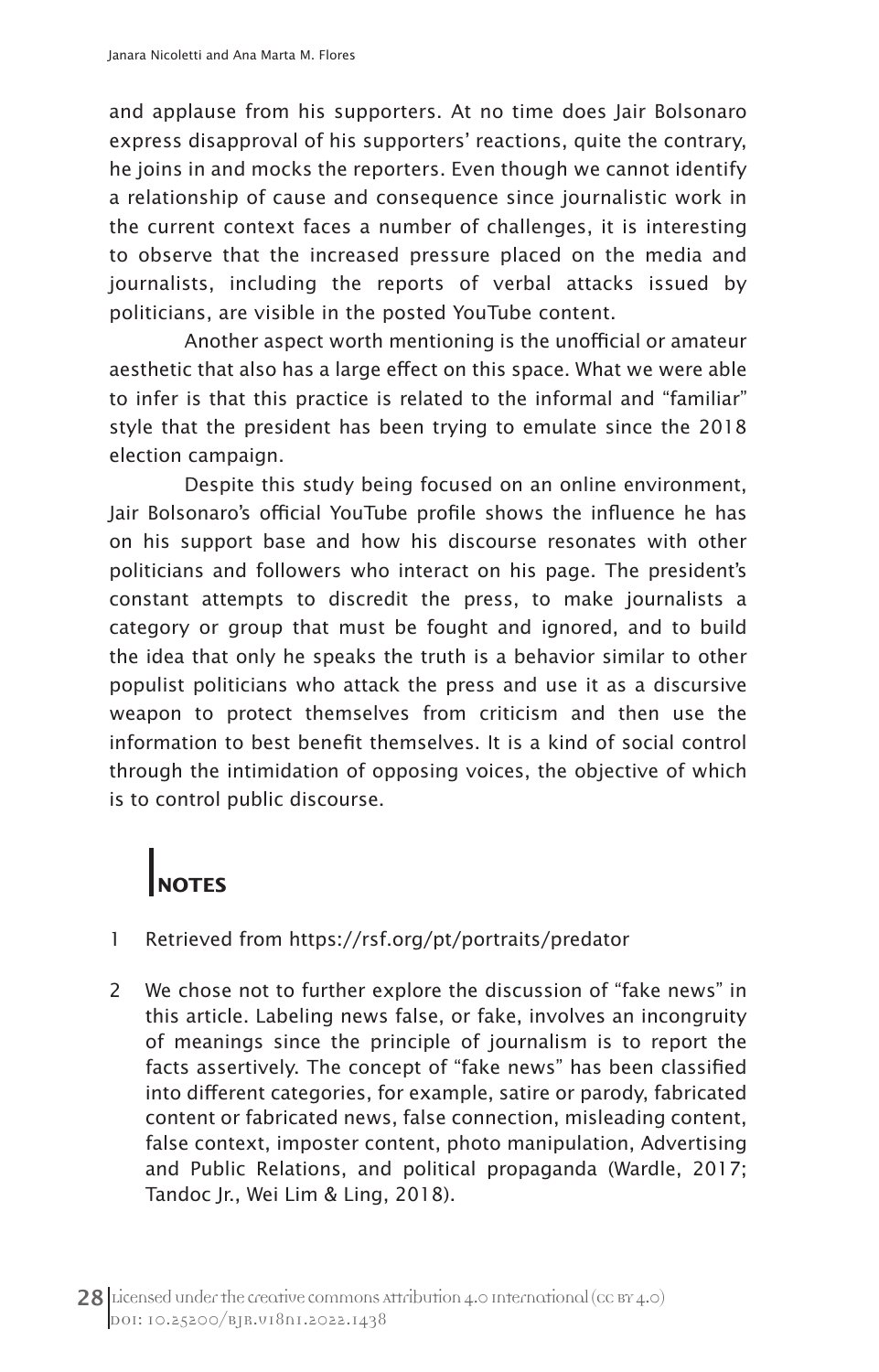- 3 The CPI is an investigation conducted by the Senate, provided for under article 58 of the Federal Constitution. At the Covid-19 CPI, between April 27 and November 5, 2021, senators investigated the federal government's actions regarding their handling of the pandemic, especially the low oxygen levels in the Amazon which has resulted in dozens of deaths. Irregularities in contracts and omissions committed by public officials were also verified. The final report claimed Jair Bolsonaro was responsible for at least nine crimes and proposed indicting 78 people. Retrieved from https://static.poder360.com.br/2021/10/relatorio-final-renancalheiros-cpi.pdf
- 4 On February 26, 2020, a 61-year-old man who had returned from Italy was the first confirmed case in the country. Retrieved from www.gov.br/pt-br/noticias/saude-e-vigilanciasanitaria/2020/02/brasil-confirma-primeiro-caso-do-novocoronavirus
- 5 We agree with Rocha and Solano's (2020) definition of Bolsonarism: "(...) support for the figure of Jair Bolsonaro based on an antisystem populist discourse" (p. 02).
- 6 In May 2020, the Attorney General Office filed a lawsuit against the Federal Supreme Court requesting the suspension of restrictive measures adopted by Brazilian states. The request was denied by Minister Luís Roberto Barroso. Since then, this decision has been used as an argument by Bolsonaro and his supporters for federal inaction in the fight against the pandemic.
- 7 Retrieved from http://fenaj.org.br/ao-jogar-apoiadores-contrajornalistas-bolsonaro-prejudica-combate-ao-coronavirus
- 8 Retrieved from https://fenaj.org.br/presidente-e-o-maiorresponsavel-por-ataques-a-liberdade-de-imprensa-no-pais
- 9 "Brazil's president attacks media instead of combatting coronavirus". Retrieved from https://rsf.org/en/news/brazilspresident-attacks-media-instead-combatting-coronavirus
- 10 The president claims that he used these drugs and encouraged the population to take them in order to maintain the "normality" of their lives. The Ministry of Health even issued technical guidelines for the use of these treatments during Eduardo Pazuello's administration. In January 2021, the National Health Council (CNS) requested the withdrawal of this type of treatment.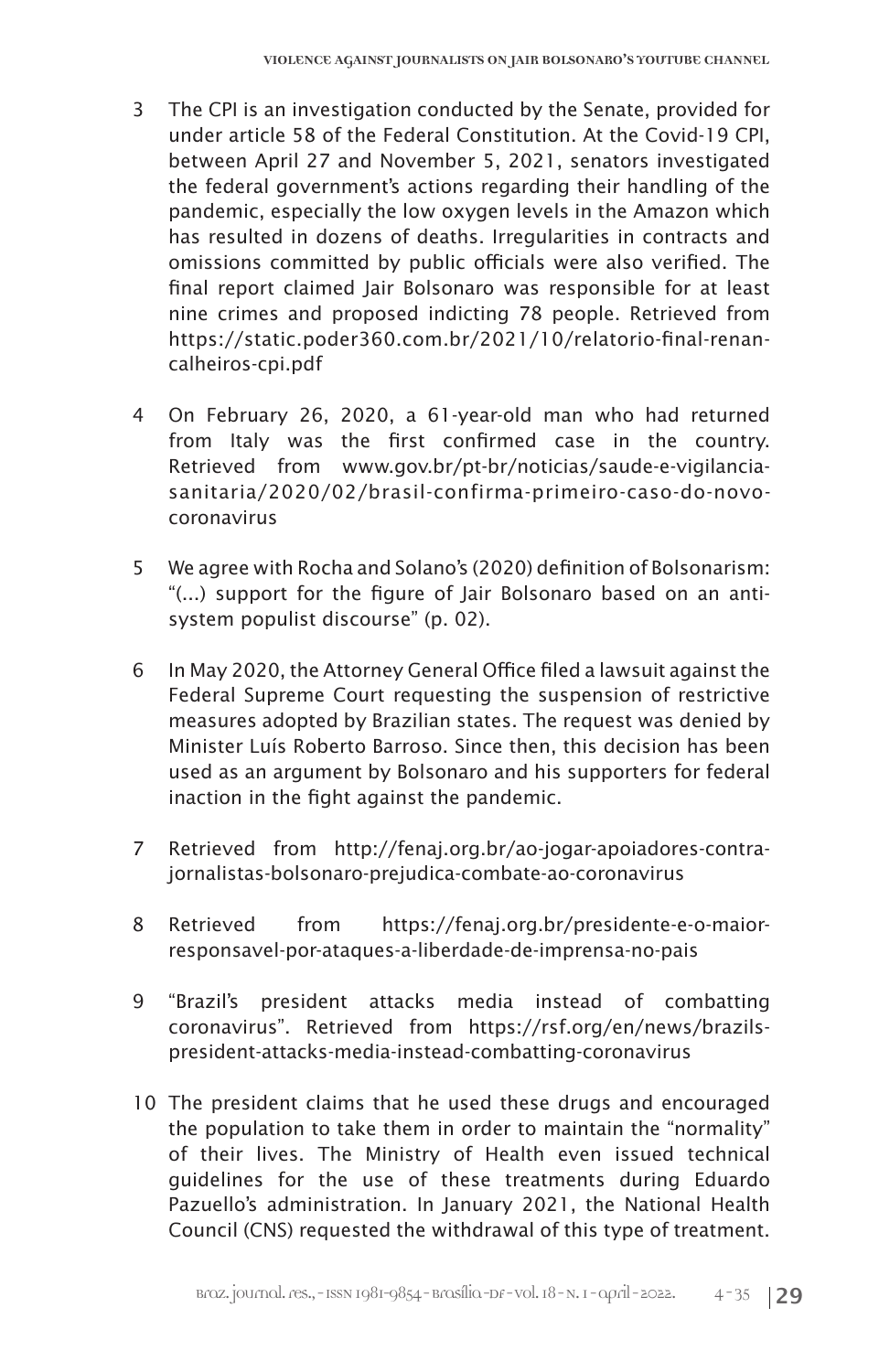Retrieved from http://conselho.saude.gov.br/ultimas-noticiascns/1570-cns-pede-que-ministerio-da-saude-retire-publicacoessobre-tratamento-precoce-para-Covid-19

- 11 Retrieved from www.who.int/news-room/feature-stories/detail/ who-advises-that-ivermectin-only-be-used-to-treat-Covid-19 within-clinical-trials
- 12 In March 2021, the director-general of the World Health Organization, Tedros Ghebreyesus, declared that Brazil could become a global threat. Retrieved from www.g1.globo.com/ bemestar/coronavirus/noticia/2021/03/12/oms-alerta-maisuma-vez-situacao-da-pandemia-no-brasil-grande-preocupacaocom-a-letalidade-e-transmissao-do-virus.ghtml
- 13 Retrieved from https://rsf.org/pt/relacoes/um-ano-sombriopara-liberdade-de-imprensa-no-brasil-580-ataques-contra-midiaem-2020
- 14 "[...] social media can be a powerful weapon in the hands of populists" (Jacobs et al., 2020, p. 612).
- 15 "In the current environment, with the rise of the new right, psychological pressure has increased [...]. This environment has also consisted of attacks designed to create reputational damage" (Ganter & Paulino, 2020, p. 11).
- 16 "These countries also face critical challenges to overcome institutionalized corruption, an ineffective judicial system and high levels of impunity" (Benítez, 2020, p. 25).
- 17 "[...] la violencia estructural o sistémica ya naturalizada, que incluye bajos salarios, despidos injustificados, falta de seguridad laboral, etcétera" (Montiel, 2015, p. 422).
- 18 Jair Bolsonaro's channel is not verified by YouTube (www.youtube. com/user/jbolsonaro). However, its address is published on all his official profiles and highlighted on his official website: www. bolsonaro.com.br
- 19 Retrieved from https://tools.digitalmethods.net/netvizz/youtu be/index.php
- 20 Retrieved from app.rawgraphs.io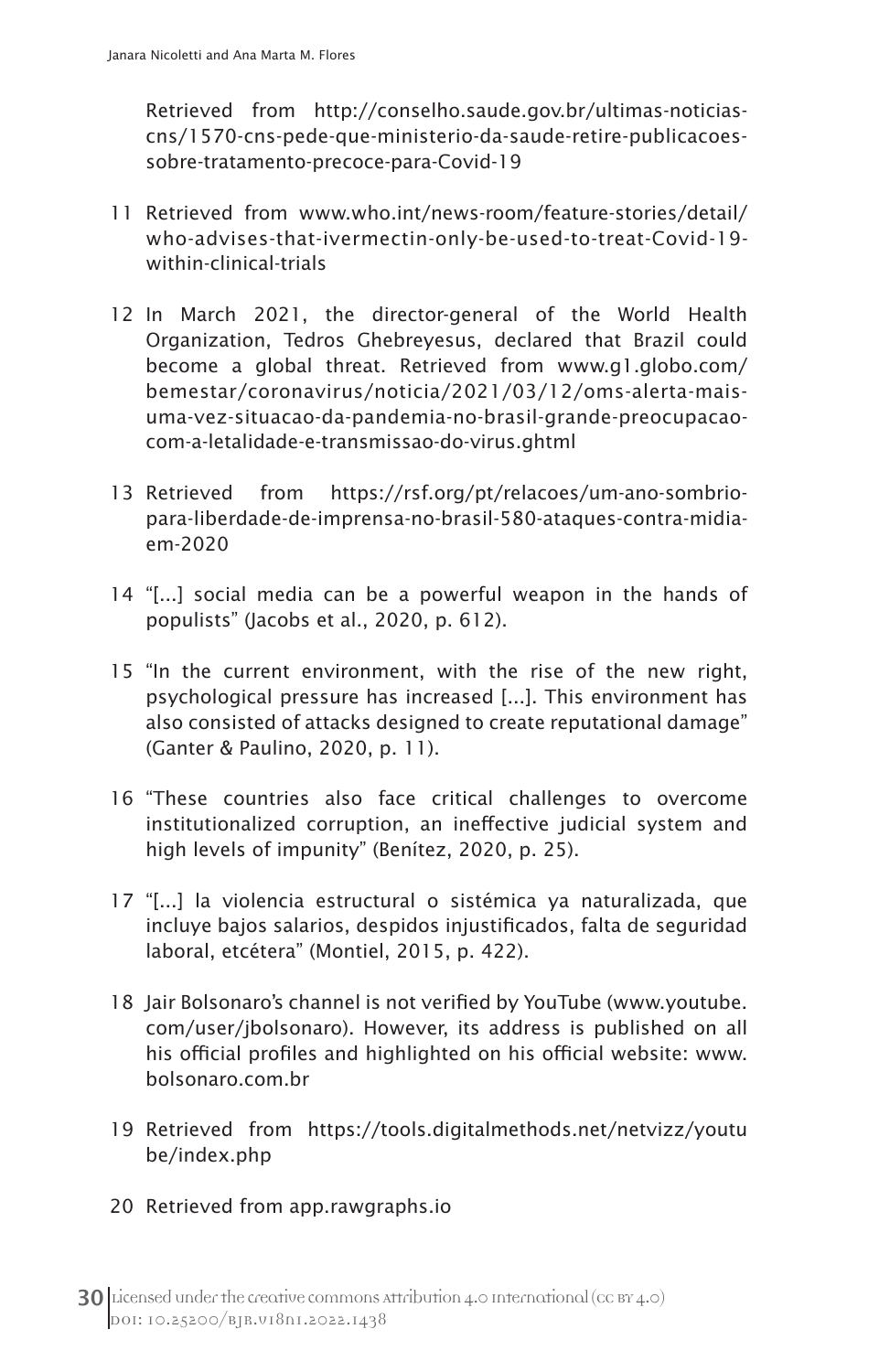- 21 The total exceeds 100% because several videos registered more than one tone toward the press.
- 22 The first year of the pandemic was marked by political and technical impasses that resulted in new health ministers being appointed. Orthopedist Luiz Henrique Mandetta (2019 to April 2020) left office after he disagreed with Bolsonaro over isolation measures, testing, and the use of masks. Oncologist Nelson Teich (April to May 2020) resigned after refusing to adopt the "early treatment" protocol. Eduardo Pazuello (May 2020 to March 2021), an Army general who supports Bolsonaro, released the protocol for the use of chloroquine and left after the high mortality rate and slow vaccination. He is under investigation by the Federal Supreme Court for failing to manage the oxygen crisis in the state of Amazonas. Marcelo Queiroga, a cardiologist, took Pazuello's position in May 2021 and left in December of the same year.
- 23 Sérgio Moro was Minister of Justice between 2019 and April 2020. He left office after claiming Jair Bolsonaro had interfered with the Federal Police. Before taking over as minister, he was the judge who sat for Operation Car Wash, where Luiz Inácio Lula da Silva was found guilty of corruption which resulted in the loss of his political rights, in September 2018. Lula was the main political opponent to Jair Bolsonaro in the 2018 elections. In 2021, the STF considered Moro's conviction of Lula biased, and the case against Lula has ruled a mistrial.
- 24 Official residence of the president of Brazil, located in Brasilia (DF).
- 25 On-screen text translation: "Get tuned into the drama and manipulation of the Globo network", "[Fernando] Haddad Fake News" and "The fall of [Sérgio] Moro".
- 26 We consider engagement to represent the total number of interactions with particular content, regardless of whether that interaction is positive or negative.

# **REFERENCES**

Ajzenman, N., Cavalcanti, T., & Da Mata, D. (2020). More Than Words: Leaders' Speech and Risky Behavior During a Pandemic. *SRRN library*, 1–45. DOI: 10.2139/ssrn.3582908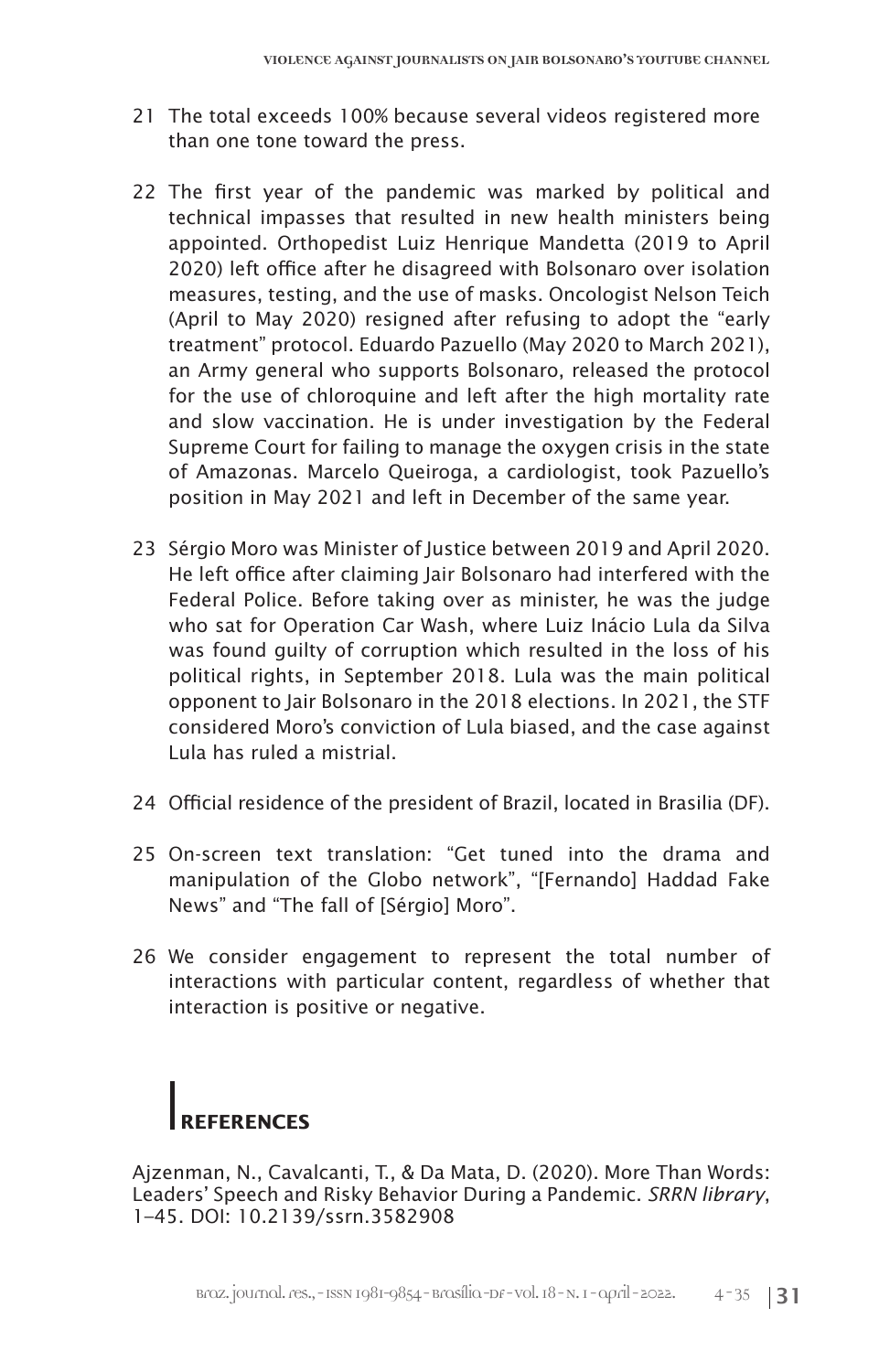Alexa. (2021, December 15). *Youtube Traffic Statistics*. Retrieved from www.alexa.com/siteinfo/youtube.com

Bardin, L. (1999). *Análise de conteúdo* (3rd ed.). Edições 70.

Bell, E. J., Owen, T., Brown, P. D., Hauka, C., & Rashidian, N. (2017, May 26). *The Platform Press: How Silicon Valley Reengineered Journalism*. Tow Center for Digital Journalism. DOI: 10.7916/D8R216ZZ

Benítez, J. L. (2020). Journalism and Self-Censorship in the Insecure Democracies of Central America. In A. G. Larsen, I. Fadnes, R. Krøvel (Eds.). *Journalist Safety and self-censorship* (pp. 13–28). Routledge.

Brio. (2018). *Anuário Brio de Jornalismo 2018*. Brio. Retrieved from http://briohunter.org

Cardoso, G. Martinho, A. P., Narciso, I., Moreno, J., Crespo, M. Palma, N., & Sepúlveda, R. (2020). *Information and Misinformation on the Coronavirus in Portugal: WhatsApp, Facebook and Google Searches*. MediaLab Iscte. Retrieved from www.medialab.iscte-iul. pt/wp-content/uploads/information-and-misinformation-on-thecoronavirus-in-portugal.pdf

Christofoletti, R., & Torres, R.T. (2018). Jornalistas expostos e vulneráveis: ataques digitais como modalidade de risco profissional. *Revista Famecos*, *25*(3), 1–20. DOI: 10.15448/1980- 3729.2018.3.29210

Fadnes, I., Krøvel, R., Larsen, A. G. (2020). Introduction: Safety for Journalists and Self-censorship. In A. G. Larsen, I. Fadnes & R. Krøvel (Eds.), *Journalist Safety and self-censorship* (pp. 1–12). Routledge.

Fenaj. (2020). *Pesquisa: Covid-19 Entre jornalistas e condições de trabalho*. Federação Nacional dos Jornalistas. Retrieved from www. fenaj.org.br/wp-content/uploads/2020/06/pesquisa-covid-2020.pdf

Fenaj. (2021). *Violência contra jornalistas e liberdade de imprensa no Brasil*. Federação Nacional dos Jornalistas. Retrieved from www. fenaj.org.br/wp-content/uploads/2021/01/relatorio\_fenaj\_2020.pdf

Figaro, R. (2021) *Relatório da pesquisa: como trabalham os comunicadores no contexto de um ano da pandemia de Covid-19*. ECA-USP. Retrieved from http://www2.eca.usp.br/comunicacaoetrabalho/wp-content/uploads/ Covid-19-segunda-fase-relat%C3%B3rio-2021-1.pdf

Ganter, S. A., & Paulino, F.O. (2020). Between Attack and Resilience: The Ongoing Institutionalization of Independent Digital Journalism in Brazil. *Digital Journalism*, *9*(2), 235–254. DOI: 10.1080/21670811.2020.1755331

Gerlitz, C., & Rieder, B. (2018). Tweets are Not Created Equal: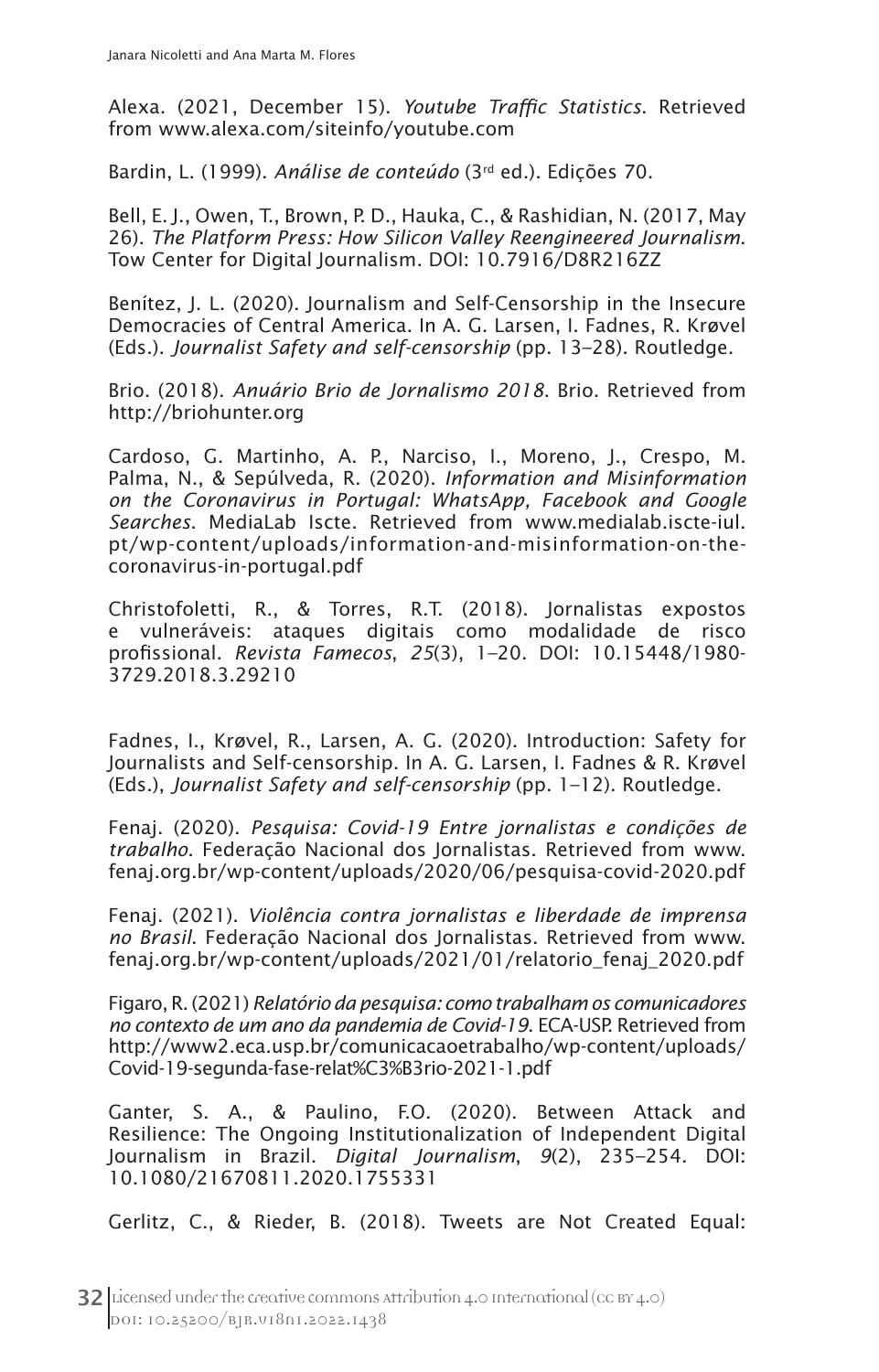Investigating Twitter's Client Ecosystem. *International journal of communication*, *12*(2018), 528–547. Retrieved from http://ijoc.org/ index.php/ijoc/article/view/5974

IFJ. (2020, April 30). *Exposed: The crisis facing journalism in the face of Covid-19*. International Journalists Federation. Retrieved from www. ifj.org/media-centre/news/detail/category/press-releases/article/ exposed-the-crisis-facing-journalism-in-the-face-of-Covid-19.html

Jacobs, C., Sandberg, L., & Spierings, N. (2020). Twitter and Facebook: Populists' Double-Barreled Gun? *New Media & Society, 22(*4), 611–633. DOI: 10.1177%2F1461444819893991

Machado, C. C. V., Santos, J. G., Santos, N., & Bandeira, L. (2020). *Scientific [Self] Isolation: International Trends in Misinformation and the Departure from the Scientific Debate.* Instituto Nacional de Ciência & Tecnologia em Democracia Digital (INCTDD). Retrieved from https://laut.org.br/wp-content/uploads/2020/11/Political-Self-Isolation-vF.pdf

Montiel, C. P. (2015). "En Veracruz se aprende a vivir con miedo". Violencia y medios de comunicación en Veracruz 2010–2014. In C. P. Montiel (Ed.), *Violencia y periodismo regional en México* (pp. *405–452).* Juan Pablos Editor.

Omena, J. J. (2019). *Métodos Digitais: teoria-prática-crítica*. Livros ICNOVA. Retrieved from www.icnova.fcsh.unl.pt/en/icnova-metodosdigitais

Omena, J. J., Rabello, E. T., & Mintz, A. G. (2020). Digital Methods for Hashtag Engagement Research. *Social Media + Society*, *6*(3), 1–18. DOI: 10.1177/2056305120940697

Pagoto, L. G., & Longhi, R. R. (2021). Plataformização, tecnopopulismo e desintermediação das fontes em ataques ao jornalismo no Instagram. *Chasqui – Revista Latinoamericana de Comunicación,*  (147), 179–198. DOI: 10.16921/chasqui.v1i147.4493

Pérez, E. G. B., Mar Vásquez, G. H., & Espinoza M. J. R. (2019). Violencia digital contra periodistas: condicionamiento para la credibilidad y la construcción democrática de ciudadanía dentro de una renovada esfera comunicacional. In G. P. Astorga & J. A. G. Sánchez (Eds.), *Ciudadanía, Comunicación y democracia* (pp. 415–436). Editorial Artifícios.

Pinto, M. (2000). Fontes Jornalísticas: Contributos para o Mapeamento do Campo. *Comunicação e Sociedade*, *14*(1-2), 277–294. Retrieved from https://repositorium.sdum.uminho.pt/bitstream/1822/5512/1/CS\_ vol2\_mpinto\_p277-294.pdf

Ramírez, M. M. (2015). El impacto de la violencia criminal en la cultura periodística posautoritaria: la vulnerabilidad del periodismo regional en México. In C. P. Montiel (Ed.), *Violencia y periodismo regional en*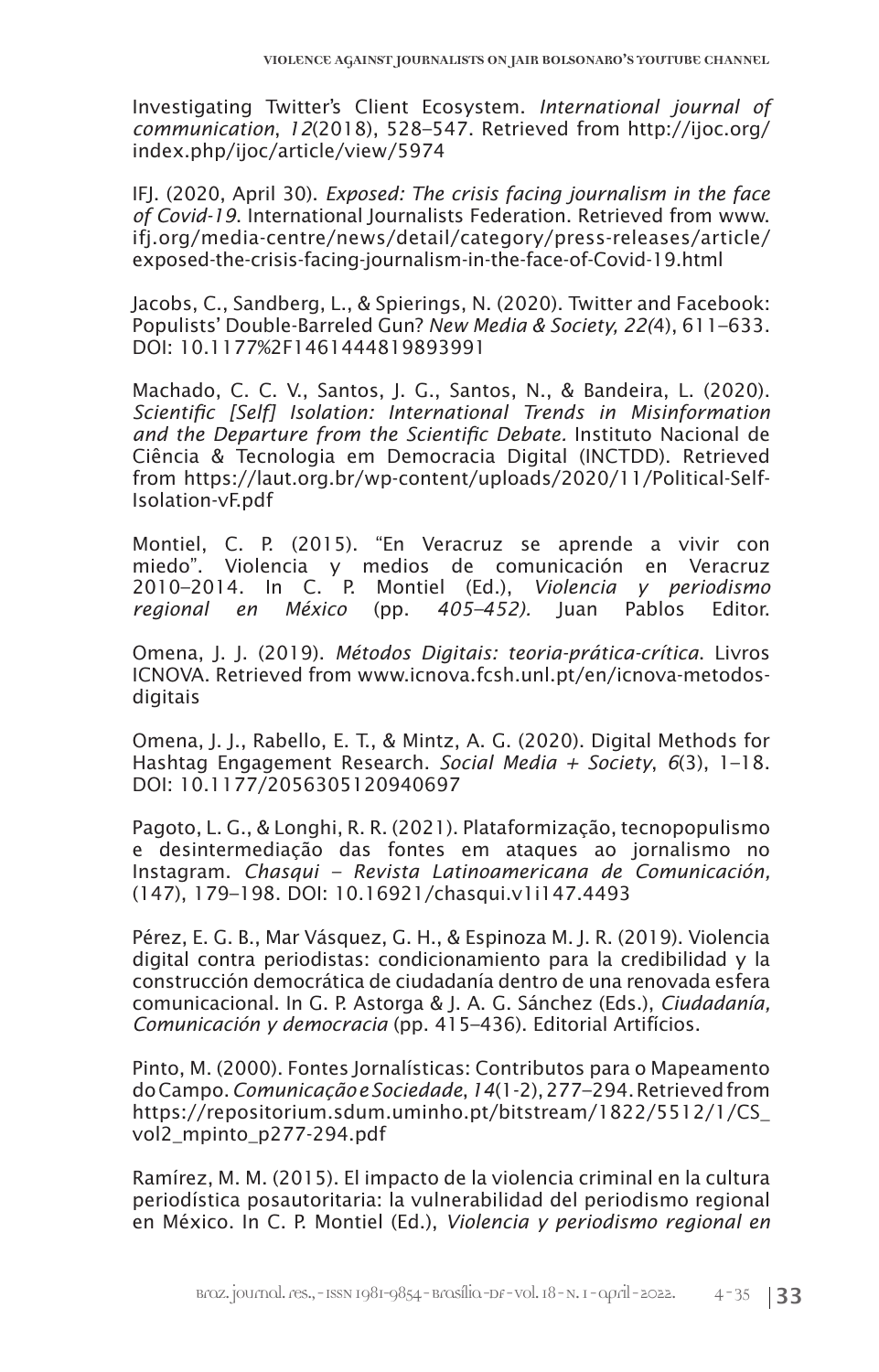*México* (pp. 15–47). Juan Pablos Editor.

Ricard, J., & Medeiros, J. (2020). Using Misinformation as a Political Weapon: Covid-19 and Bolsonaro in Brazil. *Harvard Kennedy School Misinformation Review*, *1*(2), 1–8. DOI: 10.37016/mr-2020-013

Rieder, B. (2015). *YouTube Data Tools* (Version 1.22) [Software]. YouTube. Retrieved from https://tools.digitalmethods.net/netvizz/ youtube/

Rocha, C., & Solano, E. (2020). *Bolsonarismo em crise?* Friedrich Ebert Stiftung*.* Retrieved from http://library.fes.de/pdf-files/bueros/ brasilien/16277.pdf

Rogers, R. (2013). *Digital Methods*.MIT Press.

Rubin, A., & Babbie, E. (2016). *Essential Research Methods for Social Work.* Cengage Learning.

Shaw, D. (1997, June 16). *Can Newspapers Find their Niche in the Internet Age?* Los Angeles Times. Retrieved from www.latimes.com/ archives/la-xpm-1997-06-16-mn-3966-story.html

Silva, T. T. (2013). *Estéticas Políticas da Tela*: *Ativismo e o uso da imagem em redes de comunicação digital*. [doctoral dissertation, Universidade Estadual de Campinas]. Repositório da Produção Científica e Intelectual da Unicamp.

Soares, F. B., Recuero, R., Volcan, G., Fagundes, G. Sodré, G. (2021). Research Note: Bolsonaro's Firehose: How Covid-19 Disinformation on WhatsApp was Used to Fight a Government Political Crisis in Brazil. *Harvard Kennedy School Misinformation Review*, *2*(1), 1–13. DOI: 10.37016/mr-2020-54

Sontag, S. (2003). *Diante da dor dos outros*. Cia das Letras.

Tandoc Jr., E. C.; Wei Lim, Z.; Ling, R. (2018). *Defining "Fake News"*. DO I:10.1080/21670811.2017.1360143

Unesco. (2020). *Journalism, Press Freedom and Covid-19.* United Nations Educational, Scientific, and Cultural Organization. Retrieved from https://en.unesco.org/sites/default/files/unesco\_covid\_brief\_en.pdf

Van Dijck, J., Poell, T., & De Waal, M. (2018). *The Platform Society: Public Values in a Connective World*. Oxford University Press.

Wardle, C. (2017). *Fake News. It's Complicated*. Retrieved fro: <https:// medium.com/1st-draft/fake-news-its-complicated-d0f773766c79>